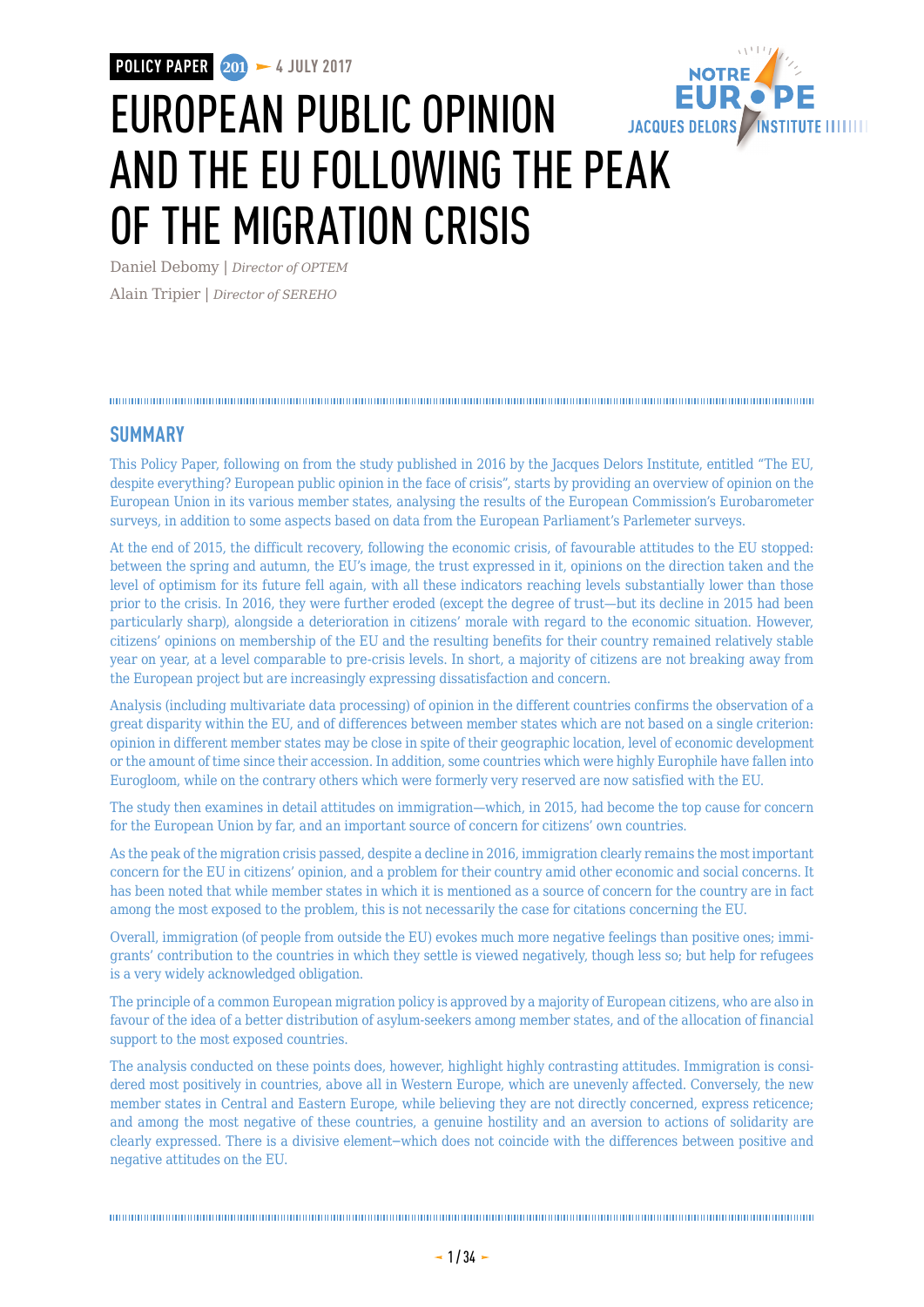european public opinion and the eu following the peak of the migration crisis

## **TABLE OF CONTENTS**

| <b>INTRODUCTION</b>                                                                                                                |    |
|------------------------------------------------------------------------------------------------------------------------------------|----|
| 1. EU opinion indicators: stability or erosion, between continued support for the European project,<br>dissatisfaction and concern | 3  |
| 1.1. General opinion indicators deteriorating,<br>although judgements on EU membership are unchanged                               |    |
| 1.2. An erosion of citizens' morale regarding the economic situation                                                               | 7  |
| 1.3. Overview of public opinion of the EU at the end of 2016                                                                       | 10 |
| 2. Citizens' views on immigration issues                                                                                           | 16 |
| 2.1. Attitudes on immigration and immigrants                                                                                       | 16 |
| 2.2. Expectations in terms of the European immigration policy                                                                      | 20 |
| 2.3. Overview of attitudes with regard to immigration                                                                              | 24 |
| CONCLUSION                                                                                                                         | 31 |
| ANNEX                                                                                                                              | 32 |
| ON THE SAME THEMES                                                                                                                 | 34 |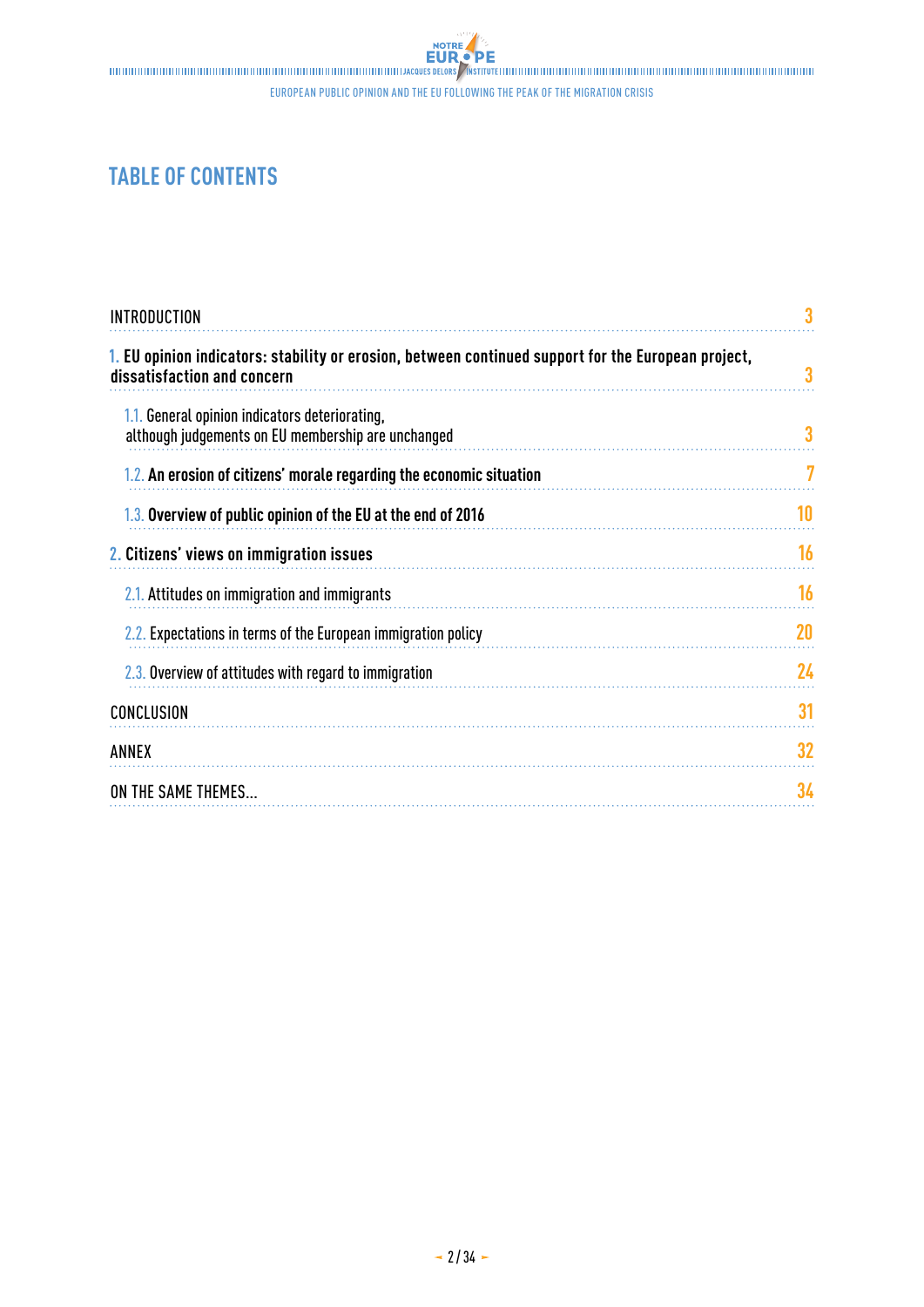## <span id="page-2-0"></span>**INTRODUCTION**

his Policy Paper follows on from the study published by the Jacques Delors Institute in 2016, "The EU, despite everything? European public opinion in the face of crisis (2005-2015)", which analysed a decade of change in the opinion indicators measured in the European Commission's Eurobarometer surveys, in addition to some aspects based on data from the European Parliament's Parlemeter surveys. T

That study revealed that the difficult rise, following the economic crisis, of favourable attitudes to the EU suddenly stopped at the end of 2015—a year which saw the development of a major migration crisis. The purpose of this document is to start by examining how these attitudes have changed since then and the state of public opinion one year on. We will then provide a detailed analysis of the attitudes of citizens in European countries with regard to immigration, as they emerged from the answers to all the questions asked on this issue in the surveys of the aforementioned EU institutions.

After a conventional presentation, these results were subject to factorial correspondence analysis: multivariate (or multi-dimensional) data processing, which affords a more in-depth understanding of the opinion phenomena studied in the different member states.

The main author of this document is Daniel Debomy, who has written studies and policy papers for the Jacques Delors Institute. Alain Tripier contributed to this paper, in particular by carrying out the aforementioned correspondence analyses, the results of which were interpreted together.

## 1. EU opinion indicators: stability or erosion, between continued support for the European project, dissatisfaction and concern

In this section, we will review the indicators for which changes over the last decade were analysed in our 2016 study: primarily general opinion indicators, and some indicators which reflect the level of economic optimism or pessimism.

### **1.1. General opinion indicators deteriorating, although judgements on EU membership are unchanged**

### **1.1.1. Opinions of membership of the EU and the benefits of membership: citizens are not breaking away from the European project**

These indicators were published systematically every six months in the European Commission's Eurobarometer survey until 2010-2011. They were then used in the European Parliament's Parlemeter survey (though less frequently).

In the aforementioned study, we had noted that**, following a significant correlative drop due to the economic and financial crisis, these indicators returned to levels close to those recorded prior to the crisis at the end of 2015**: 55% of opinions were in favour of membership of the EU as against 15% negative and 28% mixed views (the peak recorded in the autumn of 2007 was 58%)<sup>1</sup>; and 60% of citizens considered

**<sup>1.</sup>** Poll question: "In general, do you think that the fact that (our country) is part of the European Union is: a good thing, a bad thing, neither good or bad?"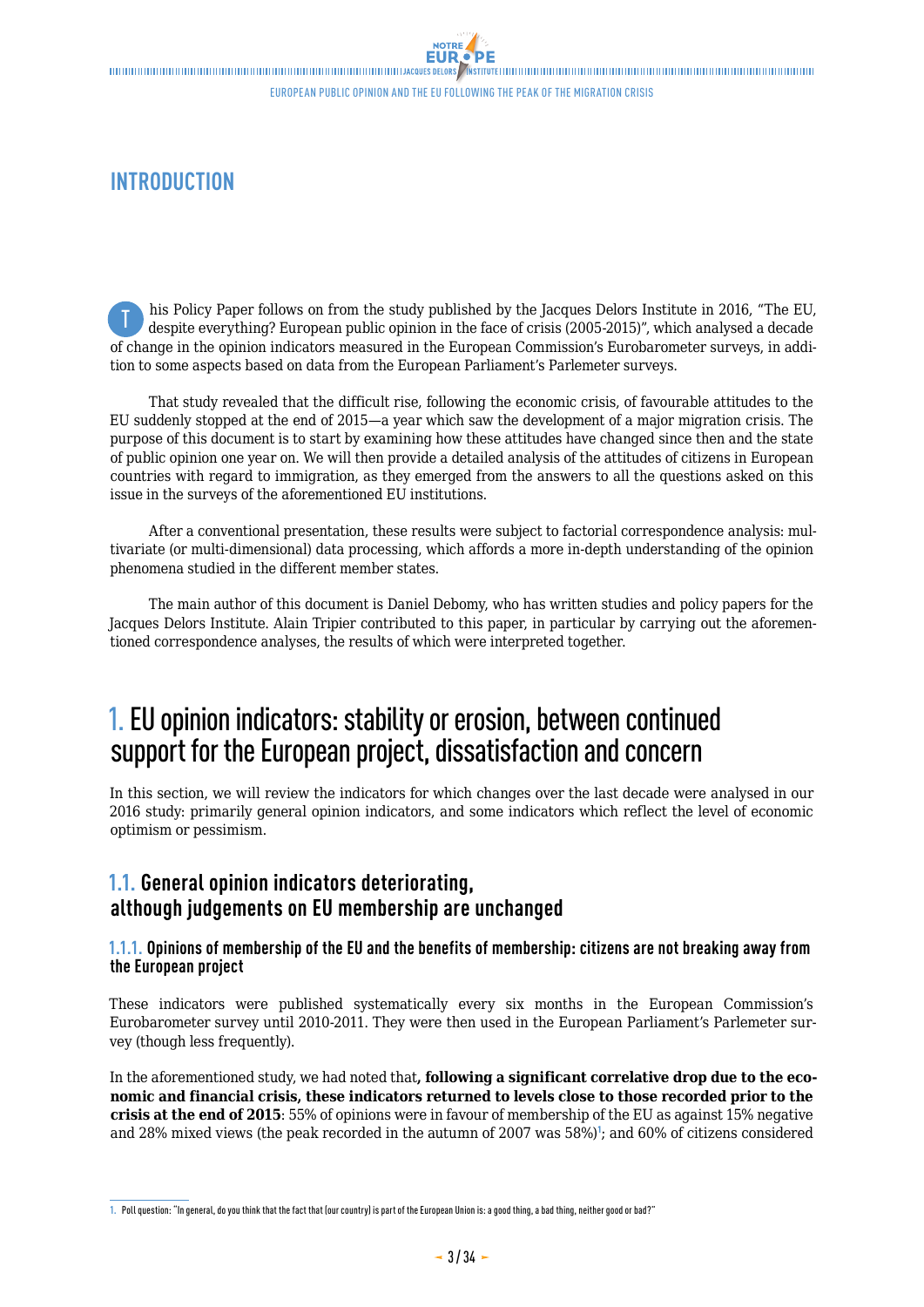that membership of the EU provided positive benefits for their country, as against 31% negative opinions (58% of opinions were favourable in the autumn of  $2007$ ).<sup>2</sup>

### **In the autumn of 2016, positive opinions with regard to the first indicator had dropped slightly to 53% (as against 16% negative and 29% mixed views); the second indicator is stable at 60% (as against 31%).**

**FIGURE 1 "All things considered, do you think that (our country) has or has not benefited from EU membership?"** Jugement sur l'appartenance à l'UE





**The most positive opinions on membership** are recorded in Luxembourg (81% against 4%), Ireland (74% against 9%), other Benelux countries (the Netherlands, 72% against 8%; Belgium, 65% against 11%), Germany (71% against 9%), and in two Baltic States (Lithuania, 67% against 8% and Estonia, 63% against 7%), then in the Nordic countries, Sweden (64% against 13%), Denmark (62% against 12%) and Finland (60% against 10%), and in Poland (61% against 9%).

Conversely, the **lowest scores** were recorded in Greece (31% against 29%), Cyprus (34% against 20%), in the Czech Republic (32% against 19%) and in Austria (37% against 24%). It should be noted, however, that even in these countries the number of citizens who believe that EU membership is a bad thing does not exceed the number of people who consider it a good thing.

As regards the **acknowledgement that their country has benefited from its membership**, those the most in agreement with this statement are in Lithuania (86% against 10%), Luxembourg (85% against 10%), Malta (84% against 8%), Ireland (84% against 12%), Poland (81% against 10%), Estonia (80% against 13%), then in Slovakia (79% against 16%), Denmark (77% against 14%), the Netherlands (75% against 19%) and Belgium (73% against 25%).

**In three countries, citizens who believe that their country has benefited are proportionately fewer than those with the opposite opinion**: Greece and Cyprus (in both cases, 44% against 52%) and, more clearly still, Italy (38% against 51%). Austrians are also **particularly gloomy** (48% against 44%).

### **1.1.2. The EU's image: a slight decline, highly contrasting views from one member state to another**

**At the end of 2015**, 37% of citizens polled claimed to have a (very or quite) positive image of the EU, as against 23% with a negative image and 38% with a neutral image<sup>3</sup>: there had been a **4-point drop from the spring** (while the two previous years saw an improvement from a low point at 30% at the end of 2012 and the start of 2013).

**In the spring of 2016 this drop gathered pace** (34% of positive images against 27%, and 38% neutral opinions), **before a very slight improvement in the autumn** (35% against 25%, and 38% neutral views).

**<sup>2.</sup>** Poll question: "All things considered, do you think that (our country) has or has not benefited from EU membership?"

<sup>3.</sup> Poll question: "In general, is your image of the EU very positive, quite positive, neutral, quite negative or very negative?"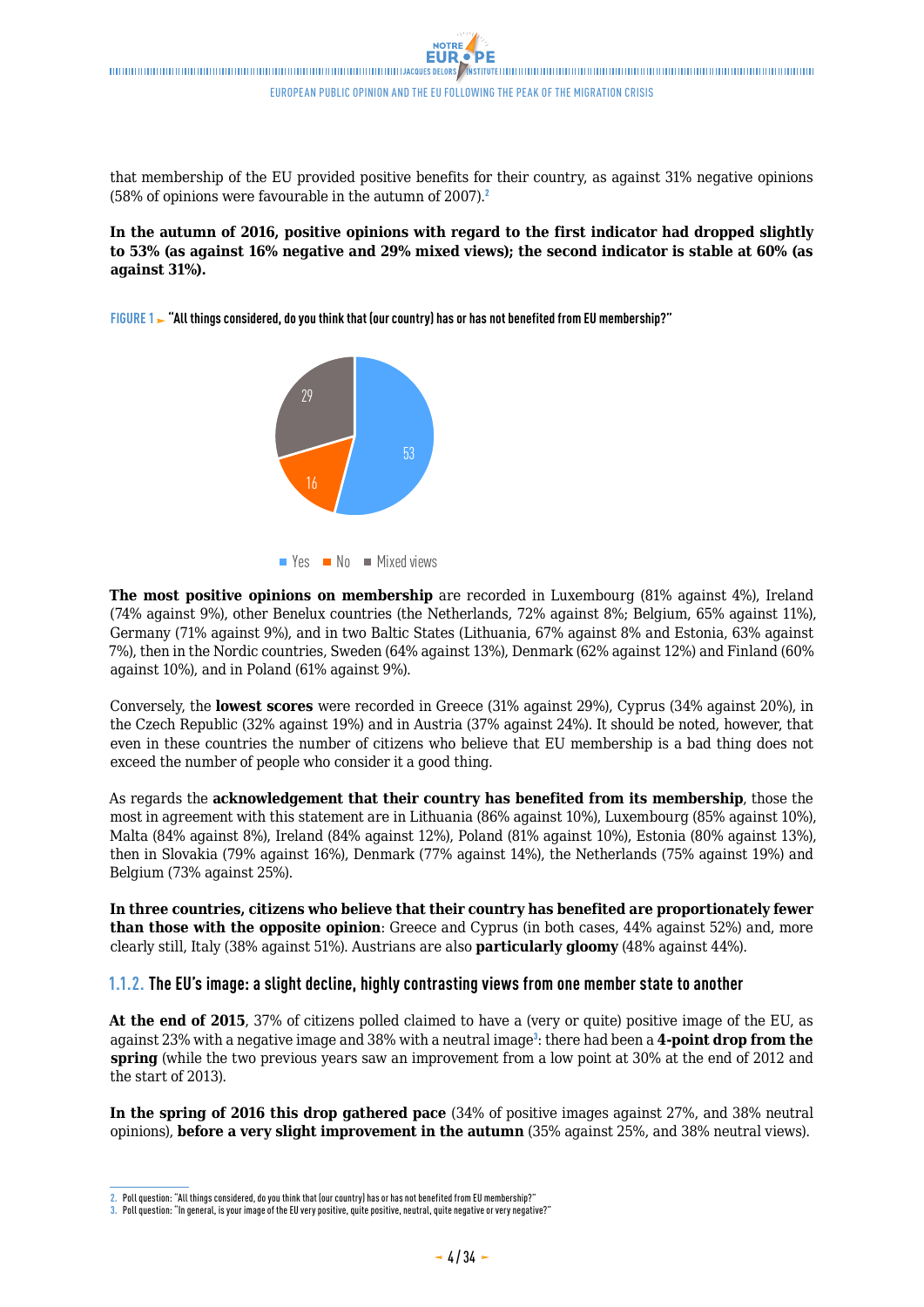More specifically, only 4% of those polled have a very positive image of the EU (31% a quite positive image); 6% have a very negative image (19% a quite negative image)—in most cases, citizens shy away from extreme opinions.

**In three member states, the positive image score is greater or equal to 50%**: Ireland (55% against 13%), Poland (51% against 10%) and Romania (50% against 13%). Very clear **relative majorities** have also been recorded, in particular in Bulgaria (49% against 16%), Portugal (48% against 16%), Luxembourg (47% against 19%), Lithuania (44% against 7%) and Malta (42% against 7%).

**There are fewer positive scores than negative scores** in Greece (17% against 47%), Cyprus (26% against 35%), Austria (28% against 35%), the Czech Republic (28% against 32%) and in France (29% against 31%). The scores are also **close** in Italy (32% against 30%), in the United Kingdom (34% against 32%) and in the Netherlands (33% against 28%).

### **1.1.3. Trust in the EU: a continued gloomy outlook, despite a partial recovery in the last year; and great disparities within the EU**

Concerning this point, **the autumn of 2015 was marked by a considerable drop (8 points)** from the spring—32% expressed their trust in the EU, as against 55%—while in the previous twelve months there had been a real improvement (yetwithout coming anywhere close to the much higher level prior to the crisis—the trust rating for the spring of 2007 was 57% as against 32%).<sup>4</sup>

### **2016 saw a partial recovery, of 1 point in the spring and then 3 in the autumn. Trust is now expressed by 36% as against 54%. It remains, however, a minority.**





**Trust** is expressed **by more than 50% of polled citizens in a few member states**: Lithuania (55% against 29%), Malta (52% against 28%), Romania (52% against 41%), Luxembourg (51% against 41%) and Finland (51% against 43%). **In addition,** it enjoys **relative majorities** in Bulgaria (49% against 34%), Ireland (49% against 42%), Portugal (48% against 42%), Estonia (44% against 36%), Latvia (45% against 40%) and Poland (45% against 42%).

The **lack of trust** is, on the other hand, more marked in Greece (20% express trust against 78%) and in Cyprus (28% against 63%), France (26% against 65%), the Czech Republic (29% against 66%), Italy (30% against 58%), the United Kingdom (31% against 56%), Spain (34% against 54%), Austria (35% against 58%) and in Slovenia (37% against 57%).

**<sup>4.</sup>** Poll question: "I would like to ask a question about how much trust you have in certain media and certain institutions. For each of the following media and institutions, please tell me if you tend to trust it or tend not to trust it?: (...) The European Union"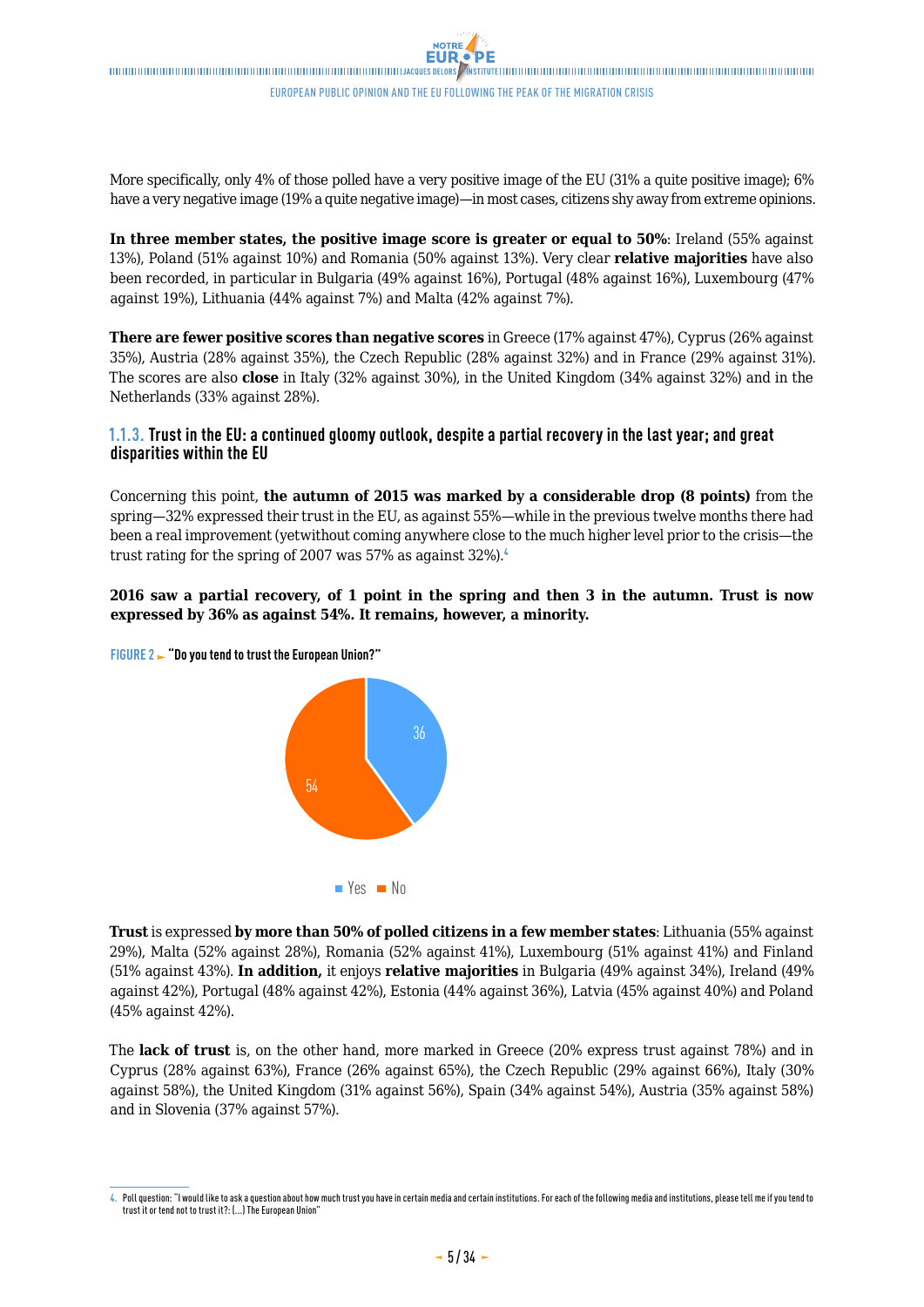### **1.1.4. The right or wrong direction currently taken by the EU: more or less pessimistic opinions, but overall a rise in negative opinions**

With 23% stating that things are going in the right direction in the EU (against 43% for a wrong direction and 34% who did not state a position)<sup>5</sup>, a decline was observed in the autumn of 2015 (3 points) from **the spring—**while a slight rise had been in play up to then since the lowest ebb in the autumn of 2011 (when 19% of favourable opinions were recorded against 55%).

**2016 began with a sharp drop in the spring** (17% against 50%); in the autumn, **the difference between favourable and unfavourable opinions remained the same, with both gaining 6 points** (**23% against 56%—the proportion not taking up a position dropped correlatively to 23%).** 





**The most positive** on this point (proportions of "right direction" greater than the proportions of "wrong direction"—though still under 50%) are the citizens of Ireland (47% against 36%), Romania (46% against 37%), Bulgaria (43% against 30%), then Lithuania (39% against 35%) and Malta (34% against 27%).

**The most negative** are found in Greece (11% against 82%) followed by France (13% against 72%), Denmark (17% against 66%), Luxembourg (19% against 60%), Italy (19% against 58%), Germany (19% against 53%), Cyprus (19% against 49%), Sweden (21% against 66%), the United Kingdom (21% against 56%), Austria (23% against 61%) and the Netherlands (25% against 63%).

### **1.1.5. Opinions on the EU's future: an erosion of optimism a great disparity of results among member states**

**In the autumn of 2015 the majority of citizens polled said they were optimistic for the EU's future**  (53% against 41%) **despite, once again, a drop of a few points in comparison to the three previous survey waves**, which had recorded a recovery from the lower levels observed prior to this time (between 48% and 50% from the end of 2011 to the start of 2013).<sup>6</sup>

**In the spring of 2016, optimism lost another 3 points, with the scores remaining the same in the autumn** (50% against 44%, 6% not giving an answer).

**This is a far cry indeed from the great majority of optimists recorded in 2007** (in the spring, 69% were optimistic and 24% pessimistic).

**<sup>5.</sup>** Poll question: "At the present time, would you say that, in general, things are going in the right direction or in the wrong direction, in the European Union?"

**<sup>6.</sup>** Poll question: "Would you say that you are very optimistic, fairly optimistic, fairly pessimistic or very pessimistic about the future of the EU?"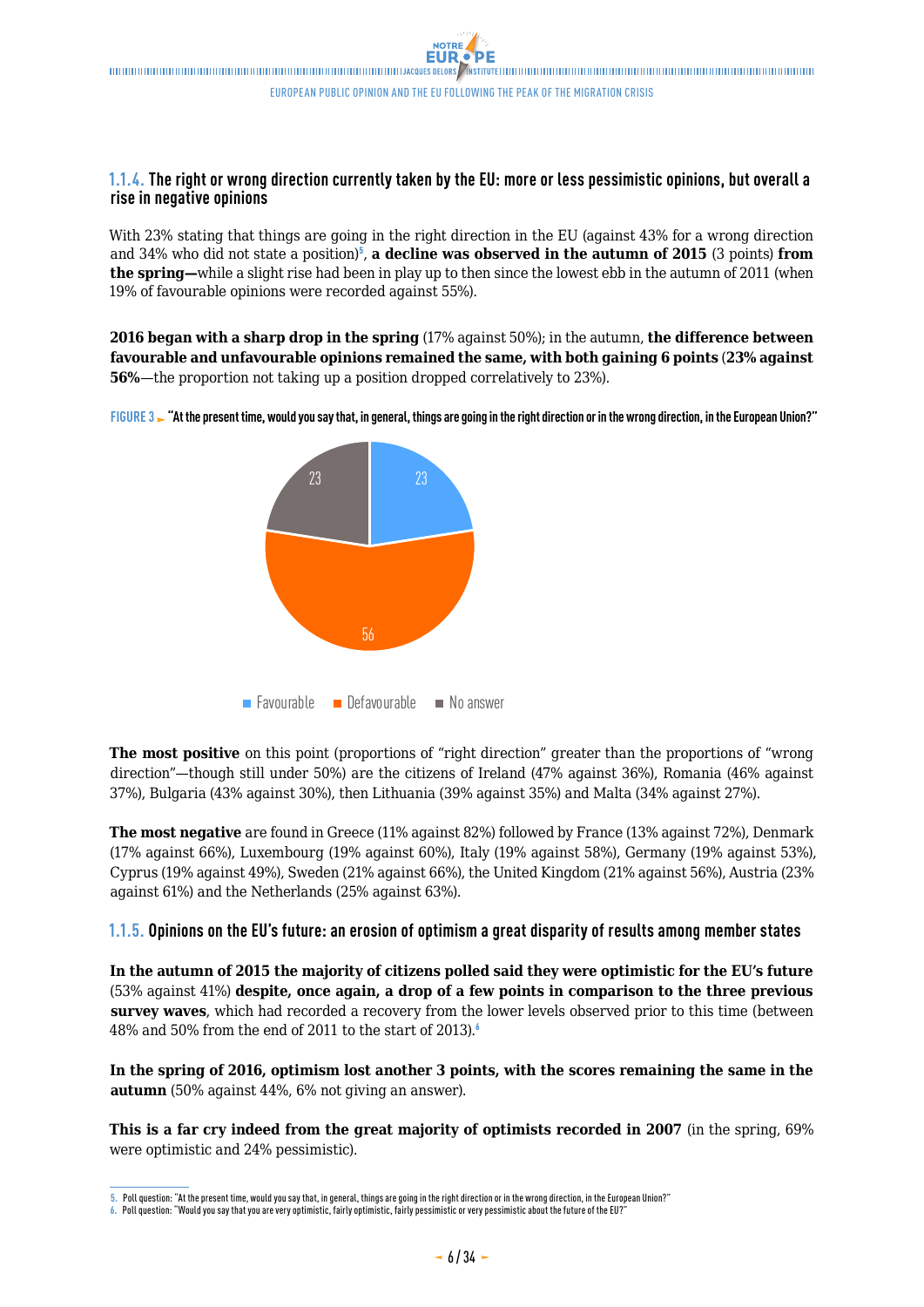<span id="page-6-0"></span>Moreover, only 5% are very optimistic (45% fairly optimistic); while the number of very pessimistic responses is slightly higher at 9% (35% fairly optimistic).



**FIGURE 4 "Would you say that you are very optimistic, fairly optimistic, fairly pessimistic or very pessimistic about the future of the EU?"**

**The countries whose citizens are the most confident for the future are** Ireland (77% against 18%), Lithuania (70% against 25%), Malta (67% against 23%), Romania (67% against 29%), Poland (66% against 27%), Luxembourg (65% against 34%), then Slovenia (62% against 36%).

Conversely, the countries with the **gloomiest outlook** are Greece (30% of optimists against 68%), Cyprus (39% against 56%), France (41% against 56%), the United Kingdom (40% against 51%), Italy (42% against 50%), Austria (48% against 49%) then Sweden (49% for both positions).

### **1.2. An erosion of citizens' morale regarding the economic situation**

Our study published in 2016 examined three questions included in the Eurobarometer surveys: on the expectations of an improvement or worsening of the economic situation in the next twelve months, for the EU and for the citizen's own country, and on the expectations with regard to an improvement, or not, of the job market in relation to the crisis.

The following section will focus on changes to these opinions in 2016.

### **1.2.1. Expectations with regard to the economy: continued bleak attitudes in a climate of uncertainty**

As regards their **expectations** for the next twelve months **in relation to the economic situation in the EU**, European citizens proved to be **very divided in the autumn of 2015**: 20% believed in an improvement, 26% in a worsening of the situation, 42% thought that the situation would not change (and 12% did not give an answer).<sup>7</sup>

This marked a **4-point drop in optimism** in comparison to the previous survey wave—the results of which, following ups and downs, reflected a (modest) improvement since the lowest levels of the crisis.

**2016 saw an additional slide**: 18% of optimists, against 26% (and 43% for "no change") in the spring; **18% of optimists, against 28%, and 43% of "no change" in the autumn.**

**<sup>7.</sup>** Poll question: "What are your expectations for the next twelve months: will the next twelve months be better, worse or the same, when it comes to the economic situation in (our country)?" Same question for "The economic situation in the EU".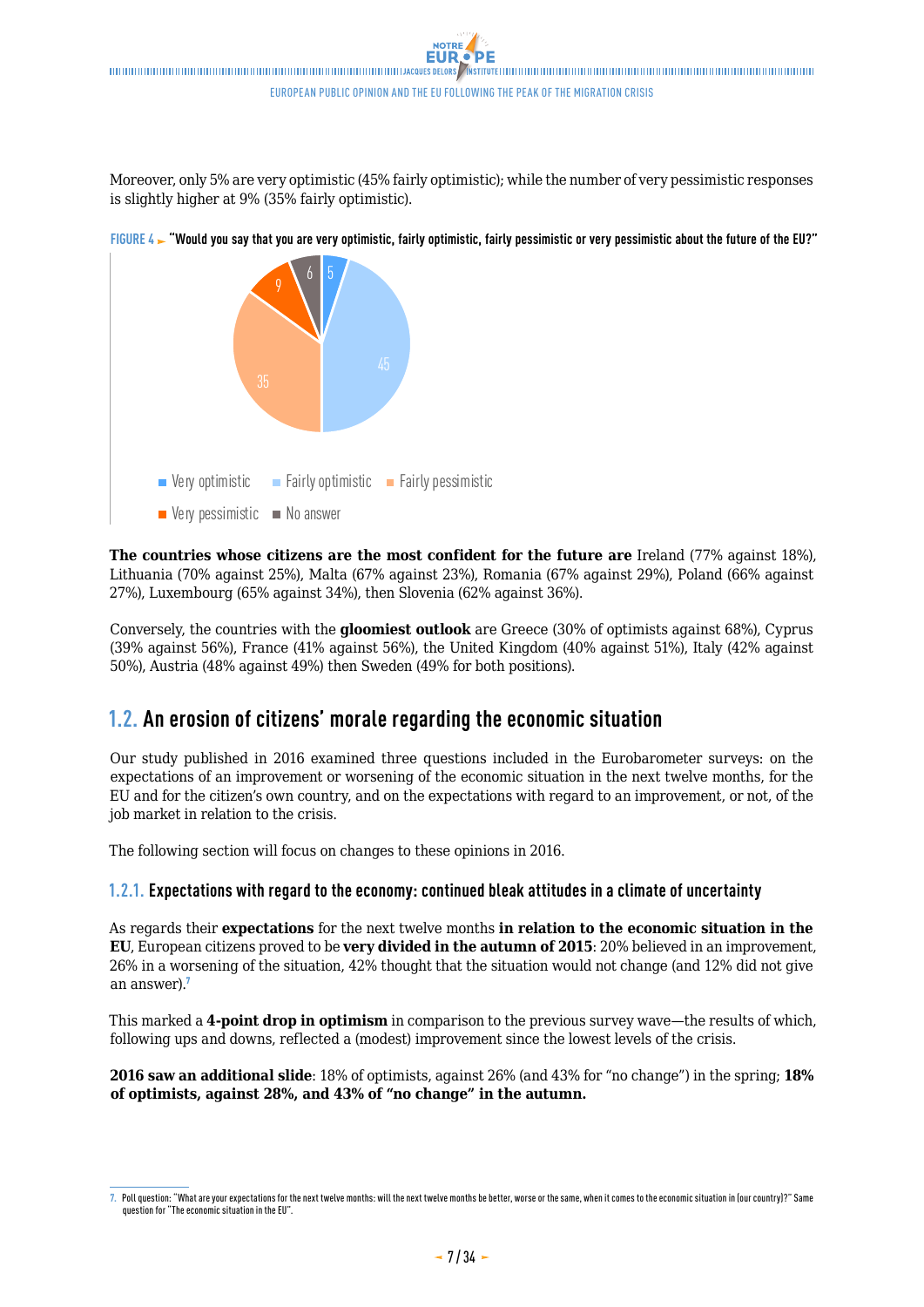**FIGURE 5 The future of the economic situation in the EU**



In all member states except three (Luxembourg, Sweden and the United Kingdom which tend towards pessimism), it can be noted that the most selected answer is that of a situation of no change, which bears witness to the **uncertainty** felt by many citizens.

It can also be observed that the **score of optimistic responses is only greater than that of pessimistic responses** in around one in three countries; and the differences are often rather slight (18 points in Bulgaria and 11 points in Ireland, but only 8 points in Spain, Lithuania and Malta, 7 points in Portugal, between 5 and 2 points in Romania, Slovakia, Italy, Estonia and Cyprus).

The greatest differences are **the other way around**—considerably more pessimists than optimists—as recorded in Greece (33 points), Sweden (33 points), Luxembourg (31 points), Germany (29 points), Belgium (26 points), the United Kingdom (23 points) and Denmark (21 points).

**At the end of 2015, the same question as regards their country**<sup>8</sup> **gave a slightly less gloomy result,**  24% believing in a better situation against 26% (and 44% foreseeing no change). Once again, the slow and irregular **rise observed since the worst of the crisis until the previous spring seemed to have ended**  (optimism down 2 points, pessimism up 5 points).

As for the EU, **the spring of 2016 was marked by an additional decline: optimism fell 3 points** to 21%, pessimism remained stable at 26%, a no-change situation was up 2 points at 46%. **In the autumn, optimism gained 1 point at 22%, pessimism remained at the same level at 26%, and the "no change" response gained 1 point at 47%** (those who did not answer fell by 2 points).

The same caution in the prognostics as for the EU's economic situation appears in the most frequent choice of a "no change" response in all countries except two, namely Greece (due to a great majority of pessimists) and the United Kingdom.

Citizens in almost every other country seem **more (or at least as) optimistic than pessimistic**: quite clearly Malta (29 points), Ireland (25 points), the Netherlands (24 points), then Cyprus (16 points), Estonia (15 points), Finland (11 points), Portugal (9 points) and Lithuania (8 points); then come (with differences ranging from 5 to 0 points) Spain, Slovakia, Denmark, Luxembourg and Slovenia.

One country stands out for a **negative score** that is by far dominant, Greece (53 points in difference). In addition, negative scores have been recorded in Belgium (14 points), Sweden (12 points), Croatia (12 points), Germany (9 points), the United Kingdom (8 points), Bulgaria and Hungary (7 points).

**<sup>8.</sup>** Poll question: "What are your expectations for the next twelve months: will the next twelve months be better, worse or the same, when it comes to the economic situation in (our country)?" Same question for: "The economic situation in the EU".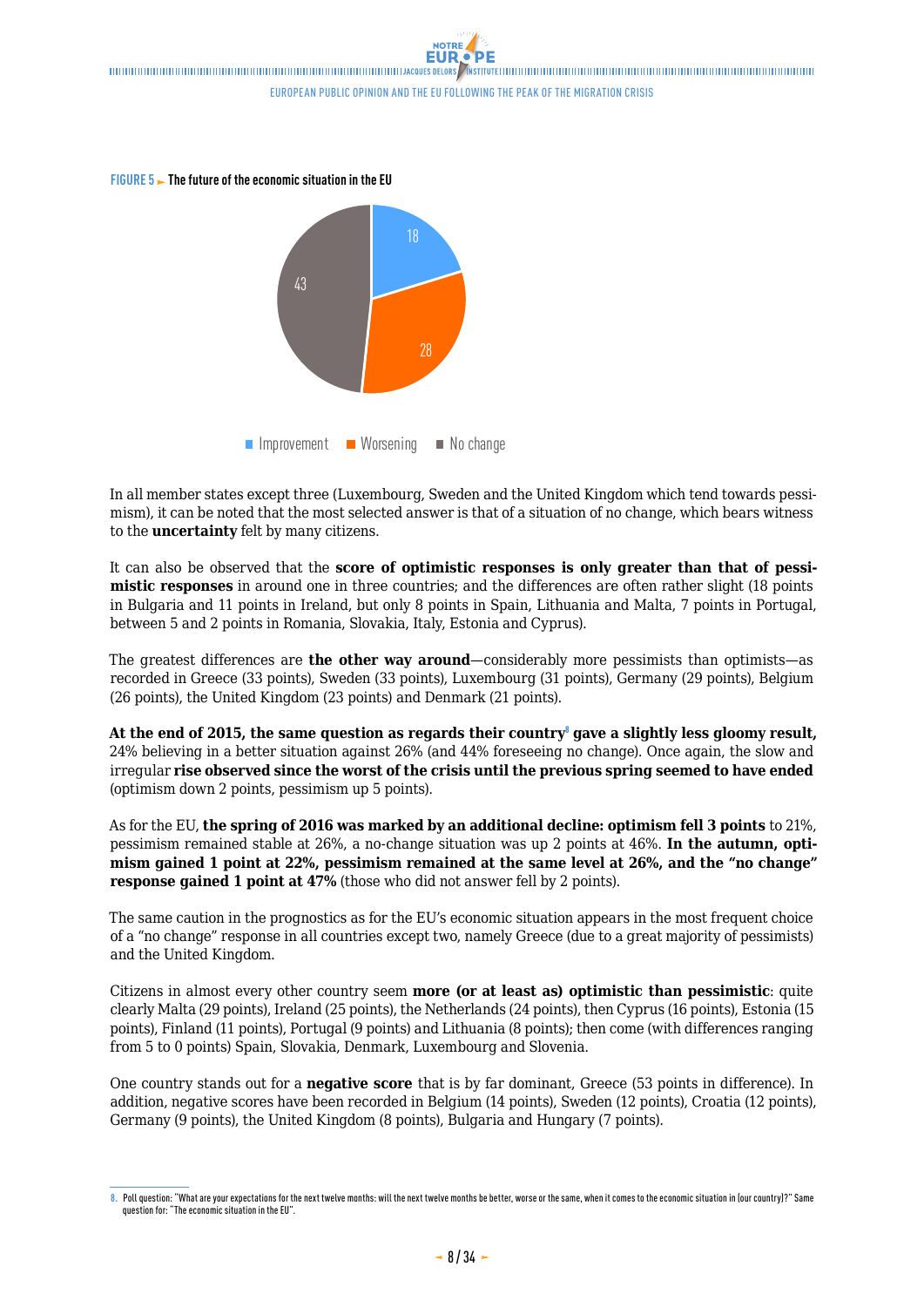In most member states, optimism for the country is more frequent (or pessimism is less frequent) than for the EU. The exceptions are Greece, Bulgaria, Croatia, Romania, and (only slightly) Italy, Hungary, Latvia and Spain.

### **1.2.2. Job prospects: shared hopes and fears and once again a highly heterogeneous picture**

**In the autumn of 2015, the proportion of citizens who thought that the job situation would continue to worsen** (46% of those polled) **was very slightly greater than those who tended to believe in an improvement** (44%)—**with optimistic opinions in decline** by 4 points in comparison to the previous survey wave (the score of which resulted from an irregular rise from the record low reached in the autumn of 2011: 23% against 68% of pessimistic opinions at the time).<sup>9</sup>

**In 2016,** the measurement taken **in the spring** observed **an additional 3-point decline** in optimism for the situation on the job market (41% believing in an improvement, 47% thinking the opposite); it was **followed in the autumn by a very slight recovery (42% against 45%).**

For this question, **the most confident** nations are the Netherlands (73% against 23%), Ireland (69% against 25%), Portugal (63% against 25%), Denmark (62% against 30%), then the Czech Republic (57% against 36%), Spain (55% against 40%), Finland (55% against 42%), Croatia (53% against 44%), Hungary (51% against 40%), Slovakia (51% against 41%) and Malta (49% against 34%).

On the other hand, **the gloomiest outlooks** are found in Greece (27% of optimists against 70%), Latvia (32% against 62%), France (32% against 61%), the United Kingdom (30% against 54%), then Estonia (33% against 49%), Lithuania (39% against 53%), Luxembourg (39% against 52%) and Belgium (44% against 54%).

**In short, when examining the results related to these three questions, there is an overall deterioration of citizens' morale since the spring of 2015** (with a stabilisation in the most recent survey wave at the end of 2016)**: these changes are generally in line with those of the general opinion indicators on the EU.**

### **1.2.3. Attitudes on the Euro: consolidated support, a clear majority across the Eurozone**

**In the autumn of 2015**, 56% of citizens, against 37%, claimed they were in favour of the EMU with a single currency, the Euro: a **score one point lower than that of the spring** (which was the result of a regular improvement since a low point at 51% in the spring of 2013).<sup>10</sup>

### **Support for the Euro lost another point six months later** (55% against 38%), **but gained 3 points in the autumn of 2016, at 58% against 36%.**

Within the **Eurozone**, favourable opinions were now given by **7**0% of citizens, a 2-point increase in comparison to the three last survey waves. 25% of citizens were opposed to the Euro.

### In short, **support for the Euro is continuing and becoming consolidated, despite dissatisfaction regarding the EU and concerns for the economic and job situations.**

**In the Eurozone**, support for the single currency was noted by more than two thirds of citizens polled in all countries except three (where it remains clearly a majority opinion: Austria at 62% against 34%, Italy at 53% against 37% and Cyprus at 52% against 43%). It exceeds 80% in Luxembourg, Ireland, Slovenia, Estonia, Germany and Slovakia.

**Outside the Eurozone**, support for the Euro is only a majority opinion in Romania (55% against 35%), Hungary (52% against 41%) and in Croatia (52% against 43%). Elsewhere, opposition is generally very clear (though less so in Bulgaria).

**<sup>9.</sup>** Poll question: "Some analysts say that the impact of the economic crisis on the job market has already reached its peak and things will recover little by little. Others, on the contrary, say that the worst is still to come. Which of the two statements is closer to your opinion ?"

**<sup>10.</sup>** Poll question: "What is your position on each of the following statements? Please tell me for each statement whether you are for it or against it. (Among the statements is: an economic and monetary union with one single currency, the euro).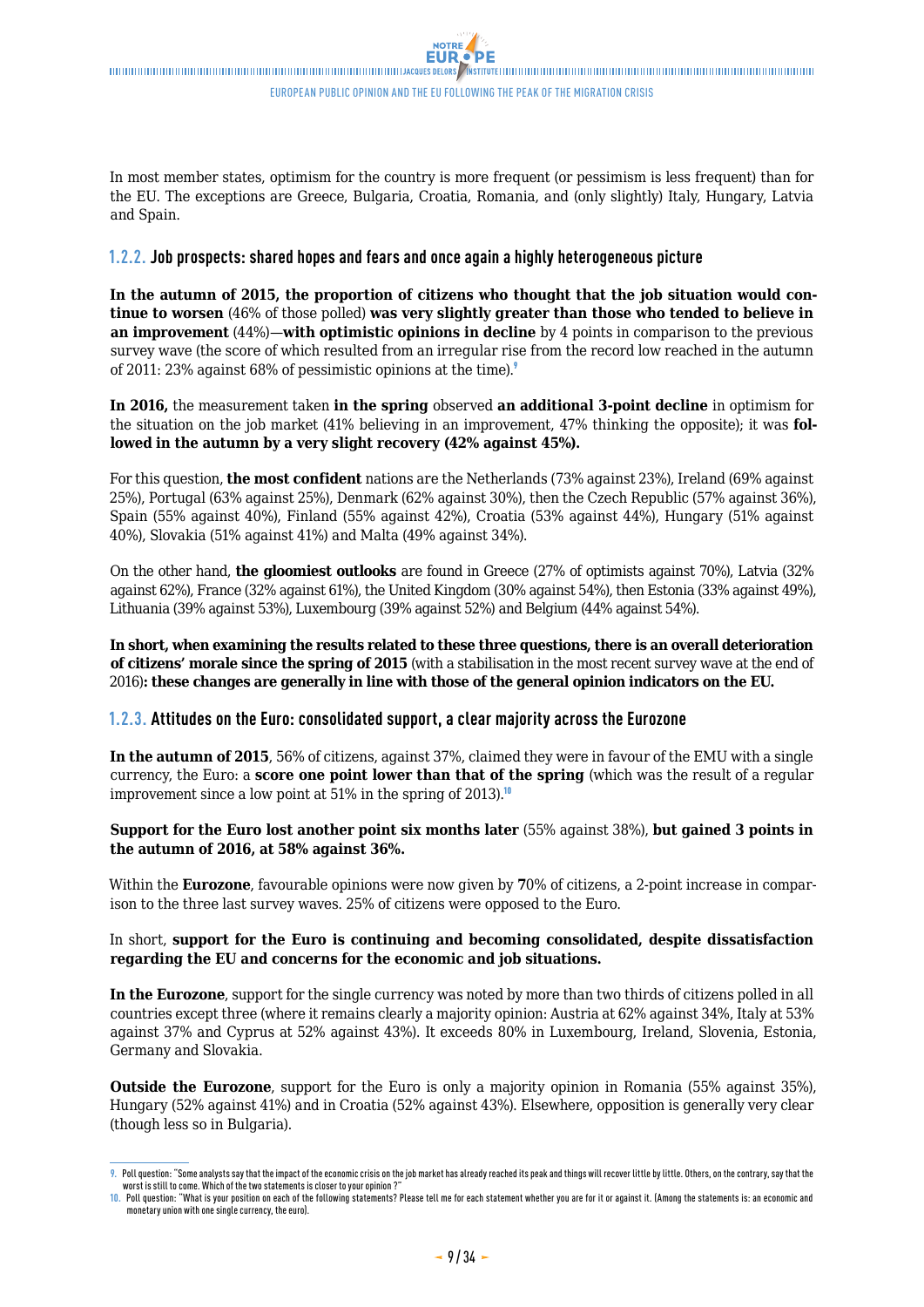## <span id="page-9-0"></span>**1.3. Overview of public opinion of the EU at the end of 2016**

### **A majority of European citizens continue to consider their country's membership of the EU favourably, recognise the benefits, and furthermore express optimism for its future.**

In the autumn of 2016, the average score in favour of membership (53%) remains above the 50% mark, which it had again reached in 2014 following a decline related to the crisis (despite a slight fall from the 2015 figures), and only 16% consider membership to be a bad thing. The idea that their country has benefited is shared, as it was one year earlier, by 60% against 31%—a level similar to that prior to the crisis.

**However, while those citizens who claim to be optimistic for the future continue to be in greater numbers than those who are pessimistic, the gap between them**, which had closed at the end of 2015, **continued to shrink in 2016**: the figures are 50% and 44% respectively in the autumn and in the spring.

**The EU's image**, following the decline already recorded at the end of 2015, **has been further eroded in 2016** (despite a very slight improvement of 1 point between the spring and the autumn). **The positive image score**, at 35% at the end of 2016, **is indeed higher than the negative score** of 25% (38% expressing a neutral view) **but this does not reflect an idyllic vision of the European Union.** 

**Trust expressed in the EU has progressed slightly in 2016, but has only recovered a portion of the significant loss recorded at the end of 2015**; at 36% against 54%, **it does remain a minority.**

**As regards opinions on the current direction taken by the EU, the deterioration recorded in 2015 continued in 2016, and the outlook is gloomy**: in the autumn, only 23% of citizens polled believed that the EU is going in the right direction, against 56% who believed the contrary (with a percentage of mixed opinions—neither right nor wrong direction— in decline at 23%).

**This goes hand in hand with the erosion of citizens' morale as regards the economic situation**  observed in the autumn of 2015 then in the spring of 2016—the indicators analysed on this point remain stable on the whole six months later(while support for the Euro, following a slight and brief drop, has been consolidated at the end of this period).

**Overall, the following statements can be made to sum up the situation: a majority of citizens are not severing ties with the European project, though at the end of 2016, they increasingly expressed their dissatisfaction and concerns.**

**The analysis of data on each member state can be used to identify countries in which opinions are along the same lines—all more positive or all more negative than average, but this is not always the case: in other countries, public opinion may prove to be more favourable on some points and less favourable on others.**

To gain **an in-depth understanding of citizen's attitudes on the EU in the different member states**, we have used multivariate data processing, namely factorial correspondence analysis**.**

### **BOX 1 What is the impact of Brexit?**

Has the outcome of the referendum on the United Kingdom's membership of the EU played a part in the observed erosion in attitudes? The recent surveys of EU institutions have not tackled this issue.

We do, however, have a measurement taken for the Bertelsmann Stiftung in August 2016, re-using a question already asked in the March: the citizens polled were asked to say how they would vote if a referendum were held on whether their country should stay in the EU.

It appears that in the interval before and after the UK referendum, votes to stay in the EU gained 5 points (from 57% to 62%) on a general European level.

This gain represented 9 points in Poland (at 77%), 8 points in Germany (69%), 3 points in France (53%), and 2 points

in Italy (51%)—with a 2-point drop observed in Spain, where the pro-EU score remained high (69%).

This clearly suggests that Brexit has not resulted in diminished general support of the EU—and the contrary is even true according to the Bertelsmann Stiftung. In the United Kingdom itself, 56% said in August that they would vote to stay in the EU should a (new) referendum be held, as against 49% in March.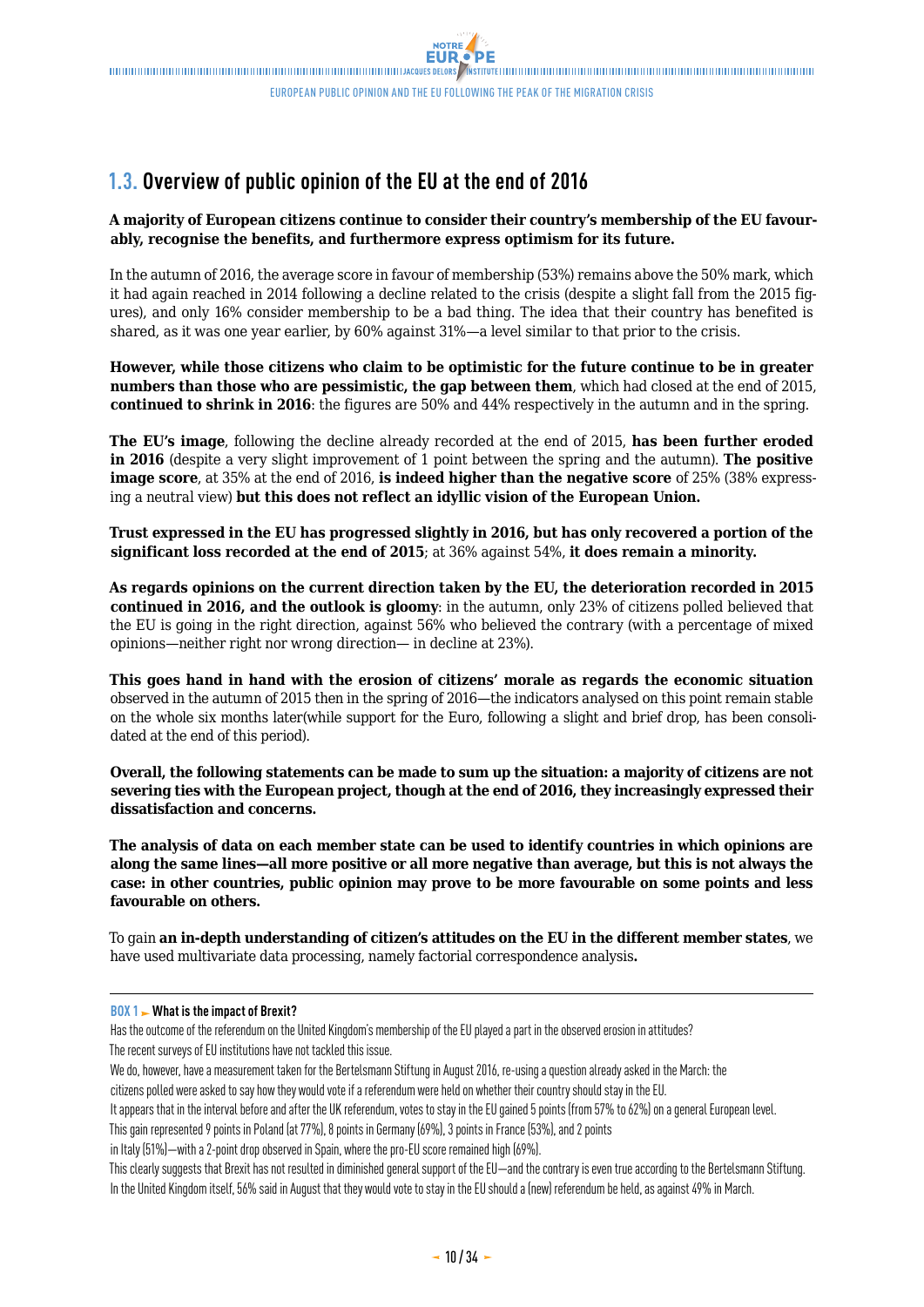**NOTRE** 

Moreover, the comparison of the British responses to various Eurobarometer questions between the spring and autumn of 2016 does not indicate a hike in the country's Eurodefiance:

- Opinions on the EU's current direction became more radical: up 7 points (21%) for the idea of the right direction, up 10 points (56%) for a bad direction—to the detriment of the intermediary response of "neither good nor bad".
- Optimism for the future of the EU dropped by 4 points (to 40%), while pessimism gained 5 (51%).
- However, positive attitudes with regard to the EU's image improved by 3 points (34%), and negative opinions fell by 4 points (32%).
- Trust in the EU gained 1 point (31%), with responses to the contrary losing 3 points (56%).

#### **BOX 2 Factorial correspondence analysis**

FCA is a method used to analyse survey results set into cross-tabulation (with, in this case, rows representing the various answers given to all questions under consideration and columns representing the countries for which the results are cross-analysed). This highlights the phenomena found in the links between the data on these rows and columns. The row and column data are described by their coordinates on so called correspondence axes in a mathematical space with n dimensions which is made up of: axis 1, which is the most useful to explain the data, then axis 2, axis 3, … axis n. In practice, it is sufficient to consider the first two or three axes in most cases to explain most of these relationships: in our case, the first two axes explain 76% of relationships and form a plan on which we can view the position of each variable in relation to the axes. The variables used to create this spatial structure are known as active variables. Subsequently, other variables, known as passive variables, can be projected on the obtained plan(s). It is then possible to compare the position of these variables to that of the active variables. If two variables are projected at two close points, there is a strong correlation between them (at least on the plan created by these two axes. Areas of divergence can then be analysed where necessary by using a third axis, etc.). Conversely, if they are diametrically opposed on the plan, they are inversely correlated. In addition, the more a projected variable is far from the centre in the direction (positive or negative) of an axis, the more it is correlated to (this direction of) this axis—which can be used to interpret the axes in relation to the variables which are close. The analysis also provides the measurement of the contribution of each variable to the axis under consideration. NB: positive and negative have no connotation of value in this method, it is simply the usual mathematical convention which places a positive direction towards the right or the top of an axis, and a negative direction towards the left or the bottom.

**The factor analysis conducted** used the six general opinion indicators on the EU in each country as active variables: feelings on membership of the EU, assessment of the benefit for the country, the EU's image, trust in the EU, opinions on the current direction taken by the EU, optimism or pessimism with regard to its future. The projected passive variables are the opinions on the economic prospects over the next twelve months for the EU, the economic prospects for the country, and optimism or pessimism for the job market situation.

**The meaning of axis 1** (horizontal)—which alone contributes to an understanding of 57% of relationships between the variables—is apparent. For all questions used as active variables, the opinions favourable to the EU are projected on the left section of the plan, while negative opinions are in the right section: in short therefore, **Eurofavour** and conversely **Eurodisfavour**. In particular, trust in the EU and optimism with regard to its future, and their opposites, can be clearly seen along this axis, as can the positive and negative images of the EU; this opposition is also observed for the passive variables regarding the economic prospects for the country and (less clearly) for the job market.

**The meaning of axis 2** (vertical)—which contributes to an understanding of 19% of relationships—is less immediately clear. Here, we can see in particular correlations (independently of the correlation that they also have with axis 1) of the positive feeling with regard to EU membership and (less strongly) the benefits enjoyed by the country, with the favourable answers to these questions being projected in the upper (left) part of the plan, and the opposite answers (and neutral answers for membership) in the lower (right) part. In general terms, it can be observed that the mixed views given to the questions where such responses were possible and non-responses are found in the lower area (mainly to the left) of the plan.

Axis 2 can be interpreted as opposing, towards the top, individuals particularly attached to acquis of the European Union and, towards the bottom, individuals who are more uncertain or more indifferent: **promotion of the acquis**, and conversely **less sensitivity to the acquis** (less sensitivity rather than lack of sensitivity—these are the relative positions of the different variables reflected on the graph. The point of intersection between the two axes corresponds to the European average).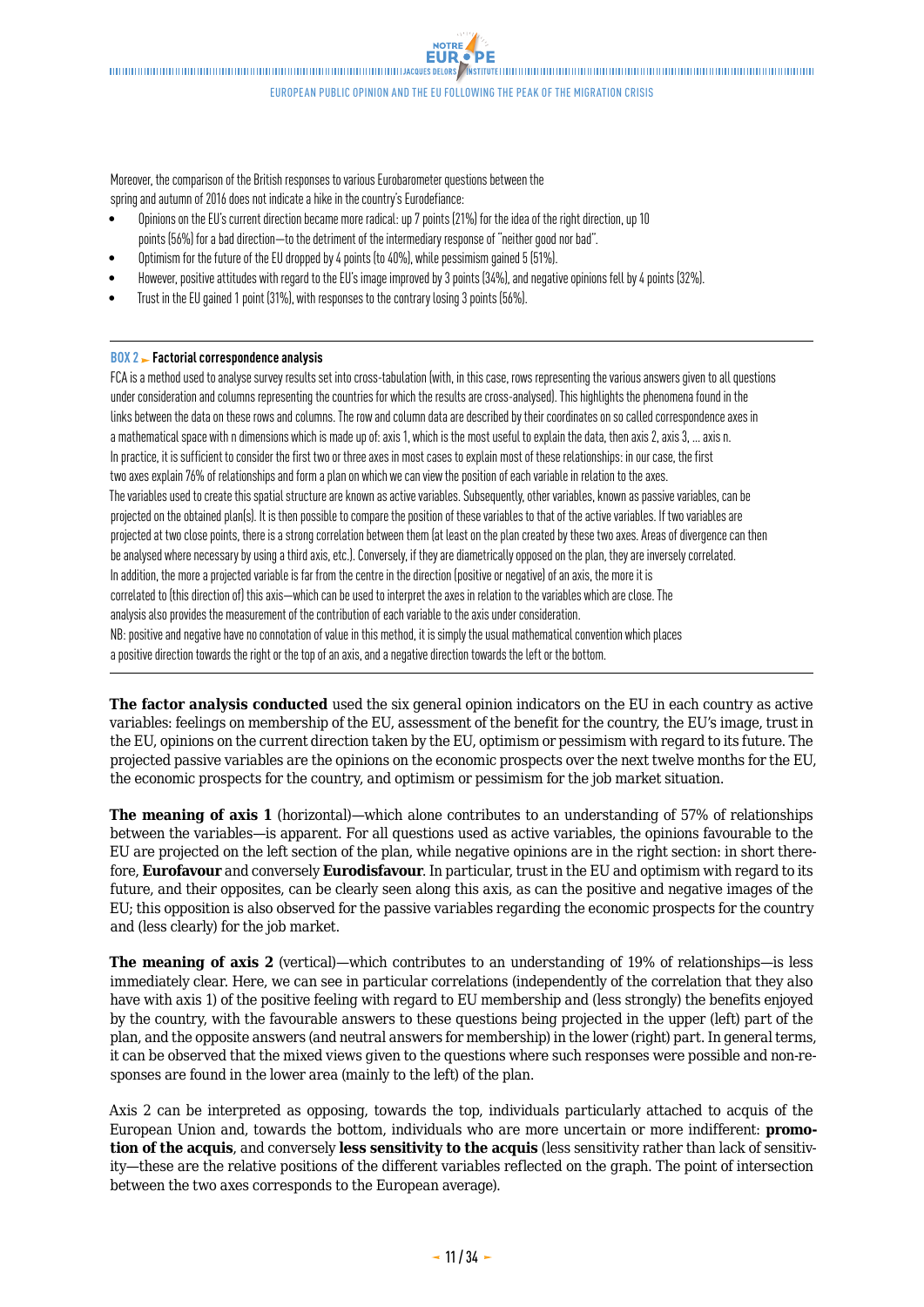**FIGURE 6 A - Public opinion of the EU<sup>11</sup>** 



**11.** See wordings' meaning on page 32.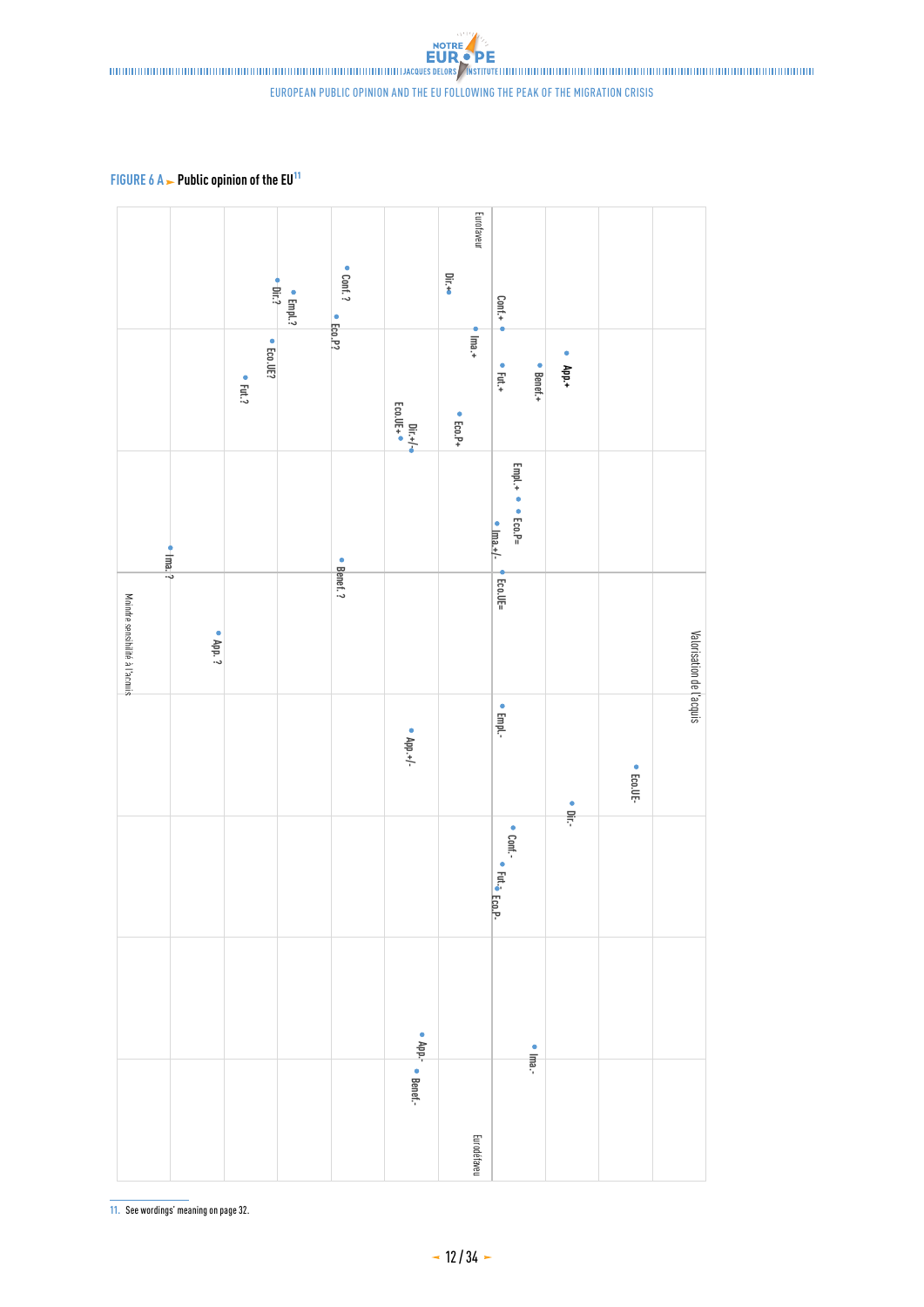It can also be observed that negative opinions on the current direction taken in the EU are projected in the upper (right) part of the graph, while positive or mixed opinions are found in the lower (left) part; and the respectively gloomy and cheerful opinions on the EU's economic prospects (passive variable) are projected in a similar fashion: **the promotion of the acquis may come with concerns over its direction.**

It can be seen that the **variables created by the various opinion indicators on the EU are only partially correlated with each other. Overall, they are correlated on axis 1, but much less so on axis 2**: therefore, feelings on membership and the benefits for the country generally go hand in hand, but not with opinions on the EU's current direction, and axis 2 does not differentiate the respectively positive and negative opinions on trust in the EU and confidence in its future; on this point, it is the non-responses that contrast with the expression of opinions.

**An analysis of the projection points of the various member states on the plan highlights the following elements:**

- **• The particular general Eurofavour expressed by citizens in Ireland** (slightly above the axis), **Malta, Lithuania, then Poland, Estonia and Romania** (located more or less clearly in the lower part of the plan, showing less sensitivity to the acquis), can be clearly observed, related to the negative direction (towards the left) of axis 1. The citizens in these countries express **more Eurofavour than the average on all general opinion indicators** (the citizens of Romania are more moderate with regard to EU membership and its benefits, but we know through our previous qualitative investigations that they assign part of the responsibility for this to themselves, for not having placed themselves in a situation in which they could enjoy all the opportunities offered by the EU). In Ireland and Malta, the economic optimism indicators are all above-average; in Poland, they are close to average while in Lithuania optimism for the job market situation is slightly less and in Estonia much less.
- Also in the lower left section of the plan, though **significantly less correlated in the Eurofavourable direction of axis 1 are the citizens from Portugal, Bulgaria and Latvia, moderately positive towards the EU in general and undecided about its current direction** (cf. their proximity with the answer to the intermediate question on direction and in addition the area of the graph in which non-responses are concentrated.) They are **more optimistic on average with regard to the EU's economic prospects but differ in their assessments on their own countries** (Portuguese citizens are more optimistic on this point and on employment; Bulgarians are close to average. This is also the case for Latvians as regards the economic situation, but they have a gloomier outlook on the job market).
- Very correlated in the positive direction of this axis, we can see in the upper left section of the graph the **citizens of Luxembourg, very positive on the whole** like the countries in the first group, **but also critical of the EU's current direction.** They do not foresee a positive economic outlook for the EU (while the outlook for the country is deemed better). Also in the positive direction of axis 2 and slightly to the left are **the Netherlands, Denmark and Finland** whose citizens express in this way a **general feeling that is slightly more Eurofavourable than average, with a promotion of their membership of the EU and the benefits for their countries, but with some reservations and concerns**: the EU's image is scarcely above average, strong criticisms in the first two countries of the direction taken and economic pessimism for the EU (though on the contrary a positive outlook for their countries' economies and for the job market). In addition, citizens from **Belgium projected practically on axis 2** close to the Netherlands (they clearly endorse EU membership and the benefit for their country, but are not above average for their image of the EU, and are more pessimistic for economic prospects, particularly those of the EU), **Germany** (with the same endorsement of the acquis and a better image, and yet an average position on the other general opinion indicators, and lower economic indicators) **and Slovakia** (moderately positive in the same quarter of the plan though in a position close to the centre—with slightly more positive assessments than average for most indicators). Also, highly correlated in the positive direction on axis 2, slightly to the right, is **Sweden**, which fully recognises the justification of EU membership, but is only in an average position on other Eurofavour indicators. The Swedes are particularly critical of the current direction taken by the EU (they are very close to the projection point for this variable) and tend towards economic pessimism, like the Belgians.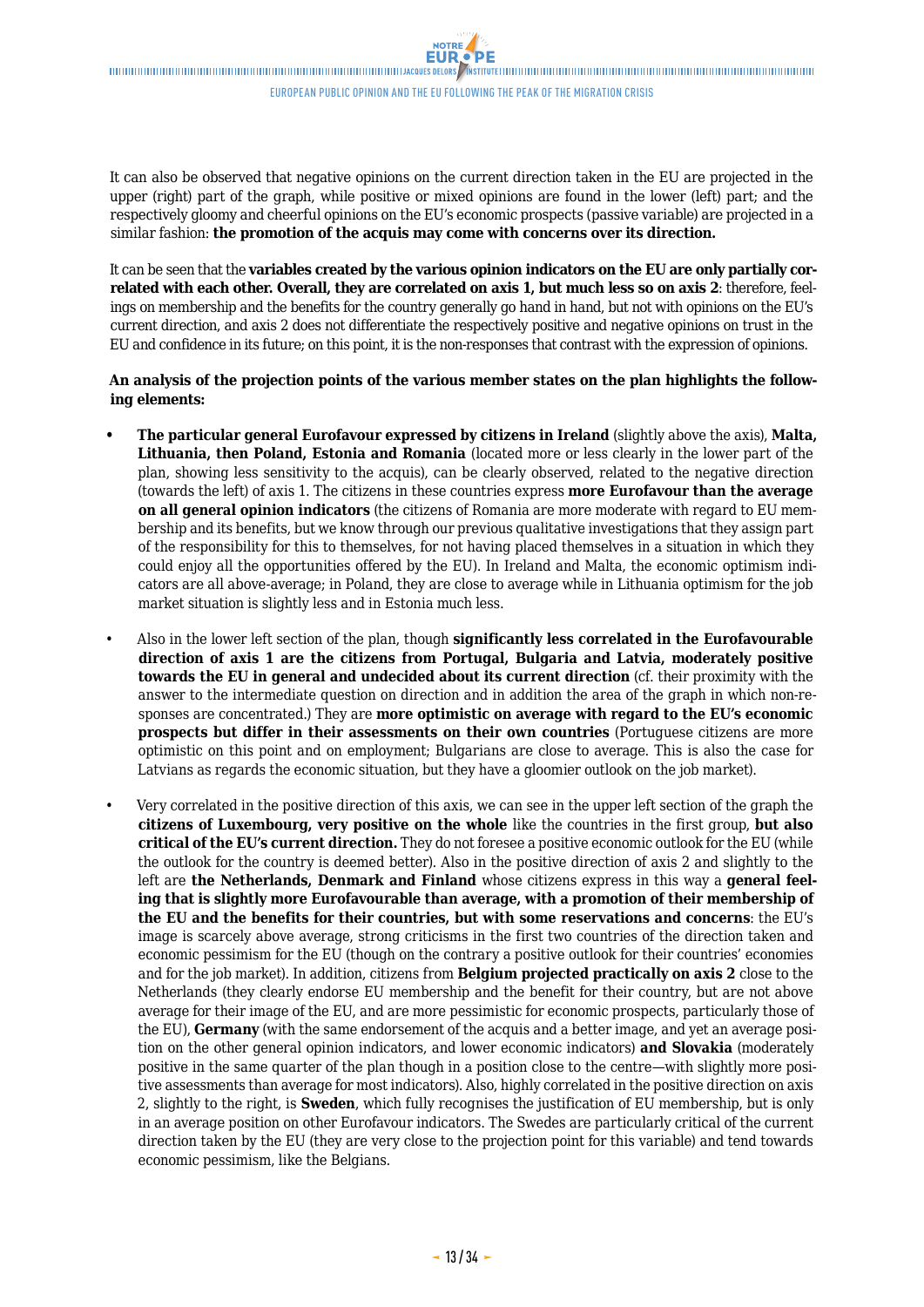- Close to the centre of the axes, **in a slightly more Euroreticent position than average, are citizens from Slovenia, Hungary, Croatia and Spain.** The scores of answers regarding EU membership and its benefits are average or mediocre (lower than average, close to average or slightly above average), while the scores of the other opinion indicators are generally higher. There is above-average optimism emerging for economic prospects and employment (except in Hungary and Croatia for their domestic economies).
- Lastly, located very clearly in the right section of the plan, **Greece, France, Austria and the Czech Republic demonstrate a great disenchantment with the EU, as do citizens from Cyprus, Italy and the United Kingdom.** The projection points of the former countries, along axis 1, are particularly close to those indicating low levels of trust in the EU, pessimism for its future and also a negative image—as well as passive variables of negative economic outlooks for the country and for employment. The latter countries, in the lower right quarter, just as Eurogloomy, seem to be less inclined to endorse the European acquis. The scores of the Greek citizens are the lowest of all countries for all general indicators (except for one for which they are the second gloomiest)—and are the most pessimistic with regard to the economy. Following behind them, comparatively few Italians, Cypriots and Austrians acknowledge the justification for and benefits from their country's membership of the EU, the same can be said for Czech citizens on the first point—while the French and British, with attitudes that are admittedly less favourable than average, are more moderate in their reservations. It is in Cyprus and Austria where citizens have the most negative image of the EU.

As regards trust in the EU, these six countries are at similar levels, slightly below average (with the exception of Austria, where the level is almost equal to average).

On the direction currently taken in the EU, the French, after the Greeks, are the most negative (with the citizens of the other countries not far from an average which is admittedly very low).

The economic optimism for the EU is (still after the Greeks) lowest for the British, followed by the Czechs and the Austrians. The economic optimism for their country is lower than average in the United Kingdom, but higher in Cyprus, and close to average elsewhere. As regards the prospects of the job market, the British are particularly gloomy, with the French, while the Czechs are more optimistic (the citizens in other countries are in an average position).

### **This analysis can be used to places counties into five categories, which can be named as follows:**

- **• Satisfied with the EU:** with the exception of Ireland, these are new member states, some of which already had a previous positive opinion (Malta, Romania, Lithuania) while some of which entered the EU with questions (Estonia) and even major concerns (Poland).
- **• Tentatively Eurofavourable**: Latvia and Bulgaria traditionally reserved, and Portugal, where the great love for the EU of the past has suffered from the effects of the economic crisis.
- **• Concerned Europhiles**: with the exception of Slovakia (barely different to the average European attitude) these are the older member states of North-West Europe, Benelux, Germany, the Nordic countries.
- **• Circumspect Europeans**, with mixed attitudes (but no extremes): Slovenia has partially come back on its great Euroconfidence from the time of its accession, Hungary, where attitudes have fluctuated from that time, Croatia with a logically cautious position due to the short time it has been a member state, and Spain, which has changed (like Portugal) from its previously much more favourable attitude.
- **• Eurogloomy**: this category includes member states which have always been critical (the United Kingdom and the Czech Republic), another with changing attitudes over the years (Austria) and Southern-European countries which were once very positive but which have fallen into Europessimism (Greece, Cyprus, Italy, France).

**We are able to observe**, as was also the case in the 2015 results, **a great disparity within the European Union, and differences between member states which are not based on a single simple criterion: opinion in different member states may be close in spite of differing their geographic location, level of economic development or the amount of time since their accession.**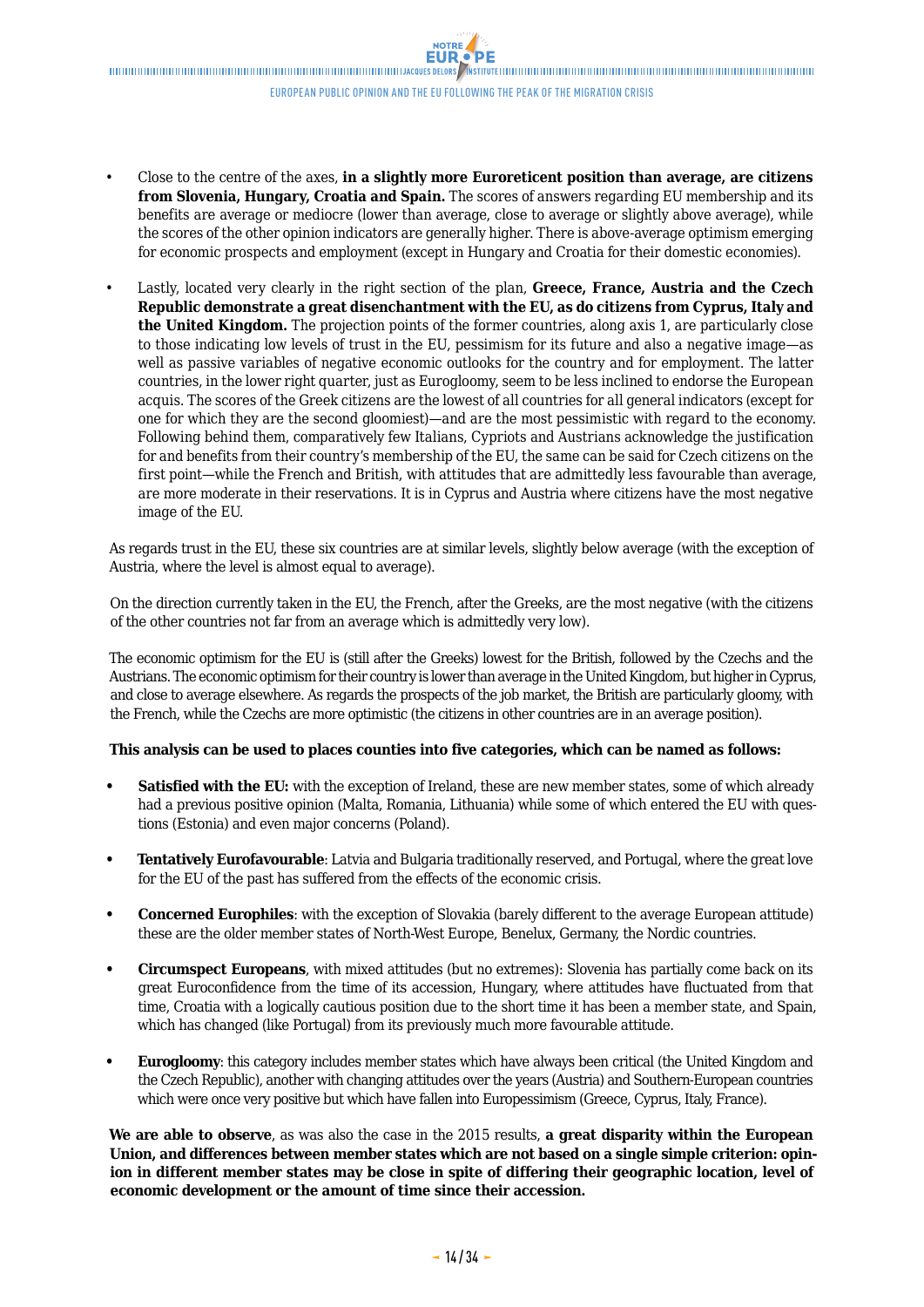### european public opinion and the eu following the peak of the migration crisis

**FIGURE 6 B > Public opinion of the EU<sup>12</sup>** 



**12.** See wordings' meaning on page 32.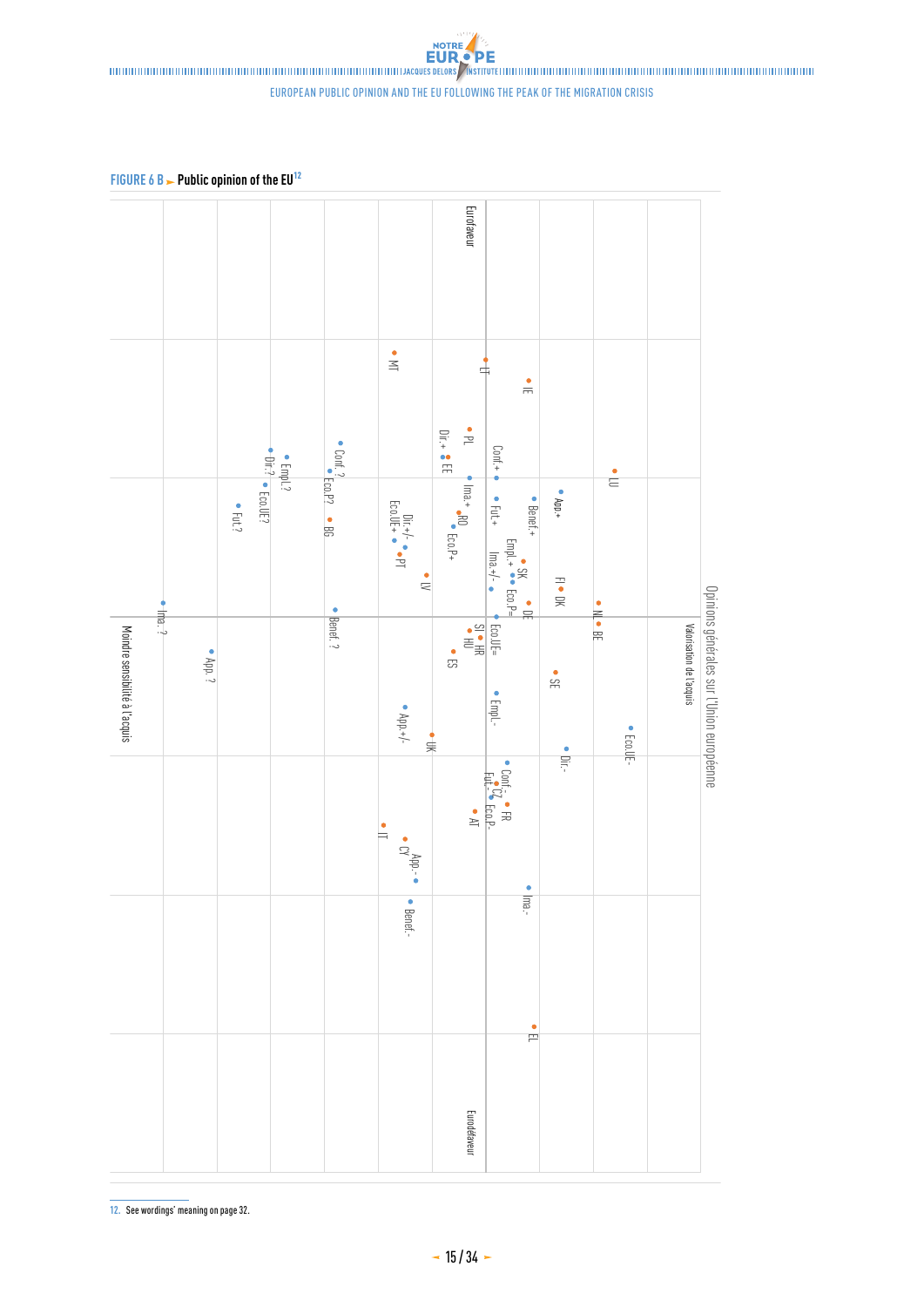## <span id="page-15-0"></span>2. Citizens' views on immigration issues

## **2.1. Attitudes on immigration and immigrants**

### **2.1.1. Immigration is still citizens' main concern for the EU, in member states exposed to the problem to different extent.**

**In the autumn of 2015**, following the influx of migrants on the EU's borders, **immigration had become by far the leading concern**cited in answers to the Eurobarometer question on the European Union's main problems<sup>13</sup>: 58% rated immigration as one of the two most important issues facing the EU.

In descending order, cited issues were terrorism (25%), then the economic situation (21%), unemployment (17%) and the state of member states' public finances (17%).

The other issues suggested in the list of possible answers were cited by less than 10% of citizens polled.

This situation is the result of a **spectacular rise in immigration-related concerns:** the ratings of answers to the same question, between 8% and 10% from the spring of 2012 to the spring of 2013, rose to 16% in the autumn of 2013, 21% in the spring of 2014, 24% in the autumn, and to 38% in the spring of 2015, before reaching the aforementioned 58% mark in the autumn.

**In 2016, immigration was still by far the leading issue of concern despite a decline in the score** (48% in the spring, **45% in the autumn**), while **terrorism-related concerns** rose sharply, fuelled by a series of attacks in several European countries since the previous survey wave: **39% in the spring, followed by a slight drop to 32% six months later.**

The other areas of concern remained stable overall. At the end of 2016, the ratings of the answers were 20% for the economic situation, 16% for unemployment and 17% for the state of member states' public finances.

Then came the EU's influence in the world (an increase in one year from 6% to 10%), with climate change (a 2-point rise to 8%)—the only issues for which a variation of more than 1 point was recorded—then rising prices/ inflation/cost of living (8%), insecurity (8%), the environment (6%), taxation (4%), pensions (4%) and energy supply (3%).

In conclusion, the main change was the rise in terrorism-related concerns in 2016, which was for the most part related to a decline in immigration concerns. This does not necessarily mean that immigration concerns declined in the same proportions: given that the number of possible answers was limited to two, when new concerns appear or rise, the scores of other responses will mechanically drop by as much.

In addition, we can see that some Europeans draw a correlation between these two issues; and indeed a rather great parallelism can be therefore observed between the rise in concerns regarding the former and the latter, when recent years are considered: as regards terrorism, concerns represented 4% in the two survey waves of 2012, between 6% and 7% in the following three waves, 11% at the end of 2014, 17% at the start of 2015 and in excess of 30% in 2016.

There is also a drop of a few points for these two sources of concern between the spring and autumn of 2016, a time when the peak of migration flows of the previous year and the attacks in some member states were less prominent in the news (any new event of this type is, however, likely to cause a sudden hike in these scores).

**<sup>13.</sup>** Poll question: "What do you think are the two most important issues facing the EU at the moment?"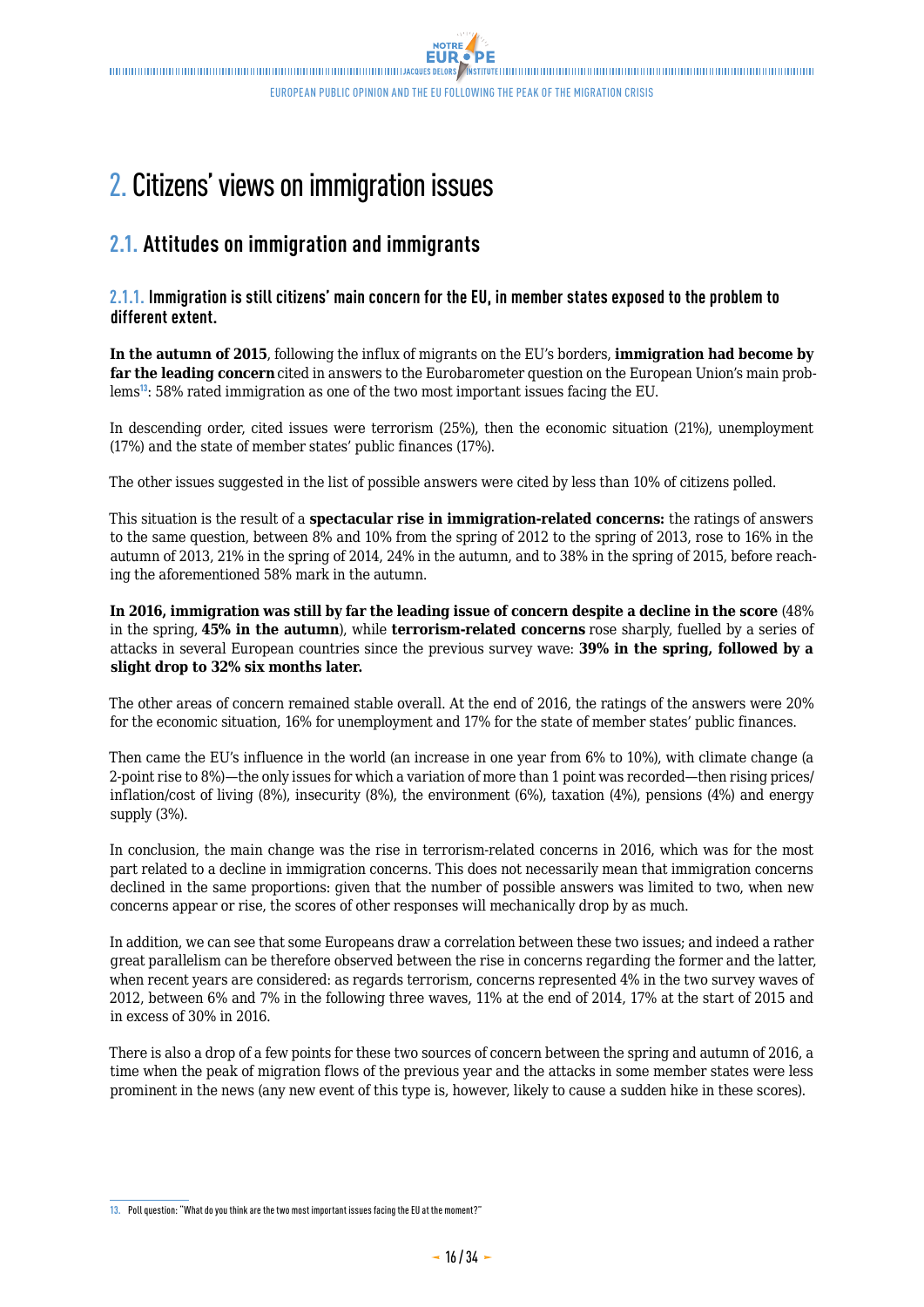

FIGURE 7  $\sim$  "What do you think are the two most important issues facing the EU at the moment?"

An analysis of the data for each country demonstrates the **priority given to the immigration issue,** in particular in Estonia (70% of responses), Malta (65%), Hungary (65%), the Czech Republic (63%), Bulgaria (62%), Denmark (59%), Slovenia (58%), Sweden (57%), Latvia (57%), the Netherlands (56%), Lithuania (53%), Slovakia (51%), Poland (50%), Germany (50%), etc.—**this list includes member states which are unevenly exposed to the issue.**

**The lowest scores** are those for Portugal (23%), Spain (32%), France (36%), Romania (36%), Finland (38%) and Austria (39%).

High scores for immigration-related concerns come with particularly high scores for terrorism in many of these countries—Sweden and Denmark are the notable exceptions.

### **2.1.2. Immigration is also a sensitive issue for one's own country alongside other economic and social concerns, but to very different degrees**

Answers (taken from a slightly different list) to the same question concerning the respondents' country<sup>14</sup> placed **immigration in the top position on an equal footing with unemployment in the autumn of 2015** (with a score of 36%). Then followed the economic situation (19%), health and social security (14%), rising prices/ inflation/cost of living (14%), terrorism (11%), pensions (10%), government debt (10%), crime (10%), then housing, taxation and the education system (all three at 8%), and the environment, climate and energy issues (6%).

It was noted that the lower incidence of answers concerning immigration (and terrorism) reflected the more or less strong feeling, according to the country of the citizen, of being directly affected by these issues, while it is believed that they affect (other member states of) the EU (to a greater extent).

The **increase** in immigration responses did, however, follow the same trend as that observed for the same question concerning the EU: starting at 8% in the spring and autumn of 2012, they rose successively to 10%, 12%, 15%, 18%, 23%, then 36%.

**In 2016, this score fell, but remained high** at 28% in the spring, and **26% in the autumn.**

**<sup>14.</sup>** Poll question: "What do you think are the two most important issues facing (our country) at the moment?"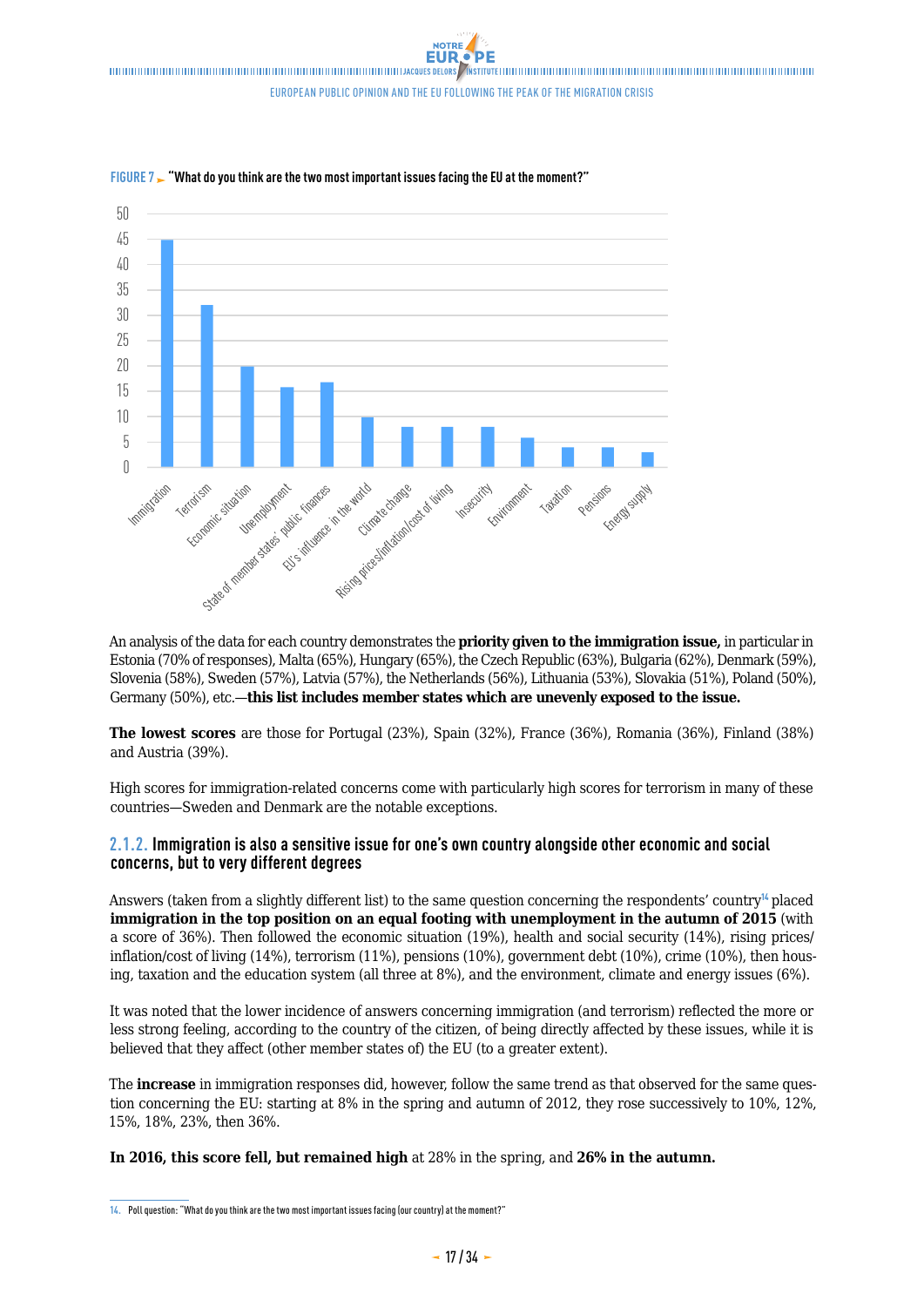**Terrorism**, for which responses also rose to 11% (from a low 2% at the start of the period), was illustrated by a rating that continued to rise in the spring of 2016 (16%) before falling very slightly to 14% in the autumn.

Unemployment regained its position as top concern despite another slight drop (to 31% in the autumn). Then followed the economic situation (stable at 19%) and, slightly on the rise, various concerns with a more direct impact on daily life: health and social security (18%, a 4-point rise in one year), pensions (15%, a 5-point rise), rising prices/ inflation/cost of living (15%, 1 point up in relation to the autumn of 2015), and the education system (10%, up 2 points), as well as crime (11%, up 1 point). Government debt was cited by 10% (no change), taxation and housing by 7% (down 1 point in both cases), and also the environment, climate and energy issues (up 1 point).

Depending on the member state, **immigration-related concerns for citizens' own countries vary significantly. The most concerned** seem to be in Malta (46% of responses), Germany (45%), Italy (42%), Denmark (41%), then Austria (36%), Sweden (35%), the Netherlands (34%), Hungary (30%), etc. —**most of these countries are faced with this issue in one way or another** (it should be noted that the score for Greece is not among the highest—probably because citizens are focused as a priority on the country's major economic difficulties, which "crush" the scores of the other items).

In some member states, immigration is particularly low in the scores as a dominant concern for the country (less than 10% in Portugal, Romania, Croatia, Cyprus, Spain and Latvia).

**As regards terrorism, the most sensitive** are France (31% of responses), Germany (28%) and Belgium (23%)—then the Netherlands (18%), the United Kingdom (15%) and Denmark (13%).



### **FIGURE 8 - "What do you think are the two most important issues facing (our country) at the moment?"**

### **2.1.3. Feelings on immigration: still mostly negative, with the exception of a few countries**

Since the sudden emergence of the migration crisis, the Eurobarometer has included a question in which respondents are asked which feelings are evoked by various issues, including that of immigration<sup>15</sup>.

In the autumn of 2015, immigration (of people from the outside of the EU) evoked positive feelings in 34% of citizens polled (of which 6% very positive and 28% quite positive) as against 59% of negative feelings (of which 24% very and 35% quite negative), with 7% of respondents not answering the question.

**<sup>15.</sup>** Poll question: "Please tell me whether each of the following statements evokes a positive or a negative feeling for you: (…) Immigration of people from outside the EU."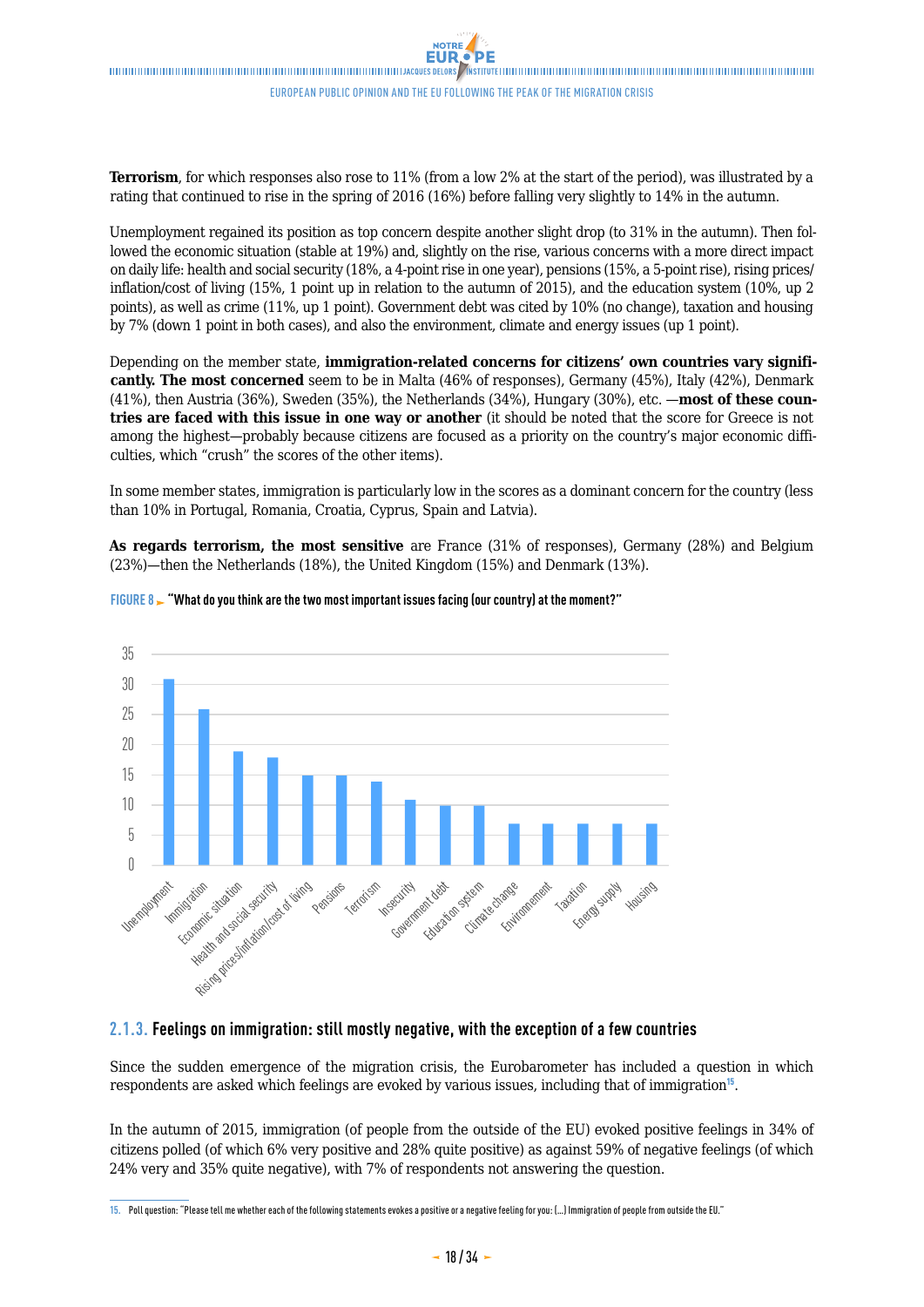**Over 2016, the negative feeling of a great majority of European citizens fell slightly:** practically unchanged in the spring (34% positive, 58% negative), it softened somewhat **in the autumn: positive for 37%** (of which 7% very positive) **as against 56%** (of which 20% very negative).

In three countries, an absolute majority of **positive feelings** on immigration was recorded: Sweden (at 64% against 34%), Ireland (at 57% against 38%) and Spain (at 52% against 36%). In three other countries, relative majorities were observed: the United Kingdom (at 49% against 43%), Luxembourg (49% against 46%) and Portugal (48% against 44%); and the percentage of positive feeling reaches or exceeds 40% in the Netherlands (44% against 53%), Croatia (41% against 53%) and Germany (40% against 53%).

Very strong **opposition** has emerged, however, in particular in Latvia (14% positive feelings, 83% negative feelings), in the Czech Republic (14%, 82%), Estonia (14%, 81%), Hungary (15%, 81%), Slovakia (17%, 79%), Bulgaria (15%, 77%), Cyprus (22%, 75%), Malta (23%, 69%), Italy (24%, 69%), Lithuania (26%, 71%), and in Greece (27%, 70%).

### **2.1.4. The perceived contribution of immigrants in the country in which they settle: slightly more acknowledged but deemed less positive than negative overall, and very unevenly from one member state to another**

The question asked in the Eurobarometer survey on this point is part of a series of questions in which respondents are asked to state their agreement or disagreement with various statements.

**At the end of 2015, 41% believed that immigrants contributed a lot to their country** (of which 10% claimed to be in total agreement and 31% less strongly), against 50% of opposite opinions (of which 22% in total disagreement and 28% who tended to disagree somewhat)—the percentage of non-responses was 9%<sup>16</sup>.

**2016 started with attitudes in this respect becoming slightly more inflexible** (in the spring, 40% of favourable opinions against 52%) **before a move in the opposite direction: in the autumn, 44% of respondents acknowledged a positive contribution made by immigrants** (of which still 10% strongly agreed, and 34% somewhat agreed), **49% of respondents believed the opposite** (of which 20% strongly disagreed and 29% somewhat disagreed).

rigure 9 **- "To what extent do you agree or disagree with each of the following statements? (…) Immigrants contribute a lot to (our country)."** 



On this issue, the **differences between member states are also significant.** The contribution of immigrants is deemed positive by very high majorities in Sweden (81% against 17%), Luxembourg (77% against 18%), Ireland (77% against 19%), the United Kingdom (71% against 22%), Portugal (69% against 27%) and

**<sup>16.</sup>** Poll question: "To what extent do you agree or disagree with each of the following statements? (…) Immigrants contribute a lot to (our country)."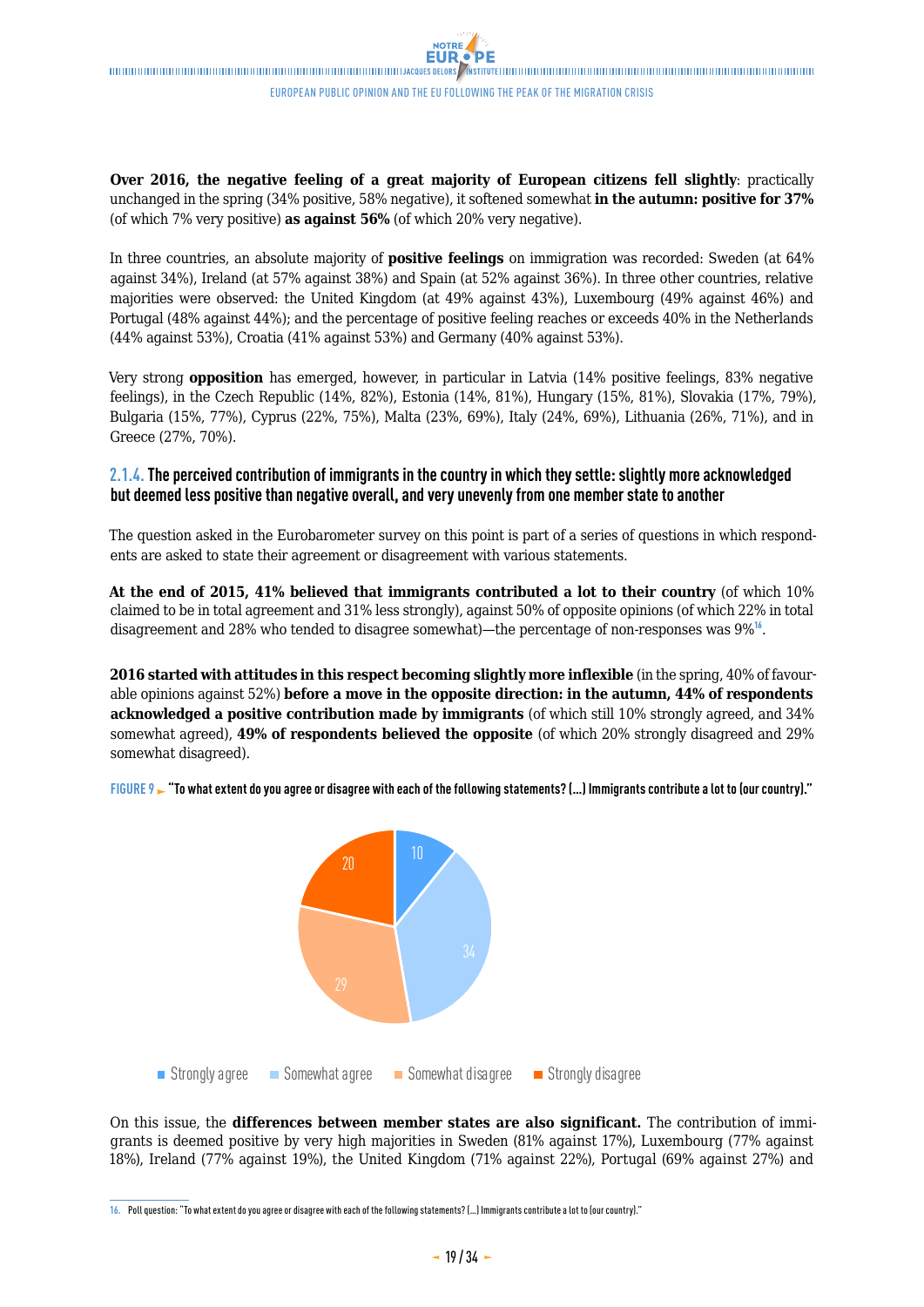<span id="page-19-0"></span>Spain (61% against 33%); this opinion is also shared by an absolute or relative majority in Finland, Denmark, Germany, Austria and the Netherlands.

**The opposite opinion** prevails in other countries, with a particularly significant percentage in Latvia (the contribution is deemed positive by 6%, against 90%), in the Czech Republic (12% against 86%), Bulgaria (11% against 84%), Estonia (11% against 81%), Slovakia (13% against 82%), Hungary (14% against 81%), Croatia (20% against 77%), Lithuania (21% against 74%), Greece (26% against 72%), Cyprus (28% against 67%), Italy (28% against 65%), Slovenia (29% against 68%) and in Poland (31% against 60%). It must be noted, however, that these answers may reflect either an opposition to immigration in general or, in countries in which there are hardly any immigrants, the difficulty to judge their contribution.

These answers can be cross-analysed with those given in response to a question asked to citizens polled by the **European Parliament survey** in the autumn of 2015, **on the need for legal migrants to work in certain sectors** in their country: at the peak of the migrant influx towards the EU, 51% of citizens agreed with the idea that there was a need for immigrant labour, against 42%<sup>17</sup>.

### **2.1.5. Help for refugees: still a widely acknowledged obligation in 2016, but strong opposition observed in some countries**

**In the Eurobarometer survey of the autumn of 2015, 65% of citizens polled claimed to agree with the idea that their country should help refugees** (of which 22% strongly agreed and 43% somewhat agreed), against 28% (of which 12% strongly disagreed and 16% more moderately disagreed- non-responses accounted for 7%<sup>18</sup>.

These opinions remained **stable in 2016:** following a slight fall in the spring (63% against 30%), positive attitudes were almost identical in the autumn to what they were one year earlier: 66% (of which 21% strongly agreed and 45% somewhat agreed), against 28% (of which 11% strongly disagreed and 17% somewhat disagreed), with 6% of non-responses.

Citizens who were the most **in agreement** with the idea of a duty to help refugees were from Sweden (90% against 9%), Germany and the Netherlands (87% against 10%), Spain (84% against 9%), Luxembourg (84% against 11%), Denmark (84% against 14%), Ireland (81% against 14%), Malta (79% against 16%), the United Kingdom (also at 79% against 16%), Portugal (74% against 21%), Cyprus (71% against 24%) and Finland (70% against 26%).

Conversely, citizens from the following countries demonstrated their **strong disagreement** with this statement: Bulgaria (18% in favour against 73%), the Czech Republic (23% against 72%), Hungary (26% against 67%) and Slovakia (31% against 61%); those who disagreed were also in greater numbers than those who agreed in Latvia, Romania and Italy, while Estonia is practically split down the middle between the two positions.

## **2.2. Expectations in terms of the European immigration policy**

### **2.2.1. The principle of a common European policy: a great majority in agreement; exceptions particularly in Central and Eastern Europe**

Among several statements presented to respondents to the Eurobarometer survey, one was on this subject<sup>19</sup>.

**In the autumn of 2015, more than two thirds of European citizens expressed their agreement with the idea of a common European policy** on migration (68%) against less than a quarter (24%)—with non-responses accounting for 8% of opinions.

**<sup>17.</sup>** Poll question: "In the current context of migratory flows from outside the EU, to what extent do you agree or disagree with each of the following statements? (…) (Our country) needs legal migrants to work in certain sectors of the economy

**<sup>18.</sup>** Poll question: "To what extent to do agree or disagree with each of the following statements? (…) (Our country) should help refugees."

**<sup>19.</sup>** Poll question: "What is your opinion on each of the following statements? Please tell me for each statement, whether you are for it or against it: (…) A common European policy on migration."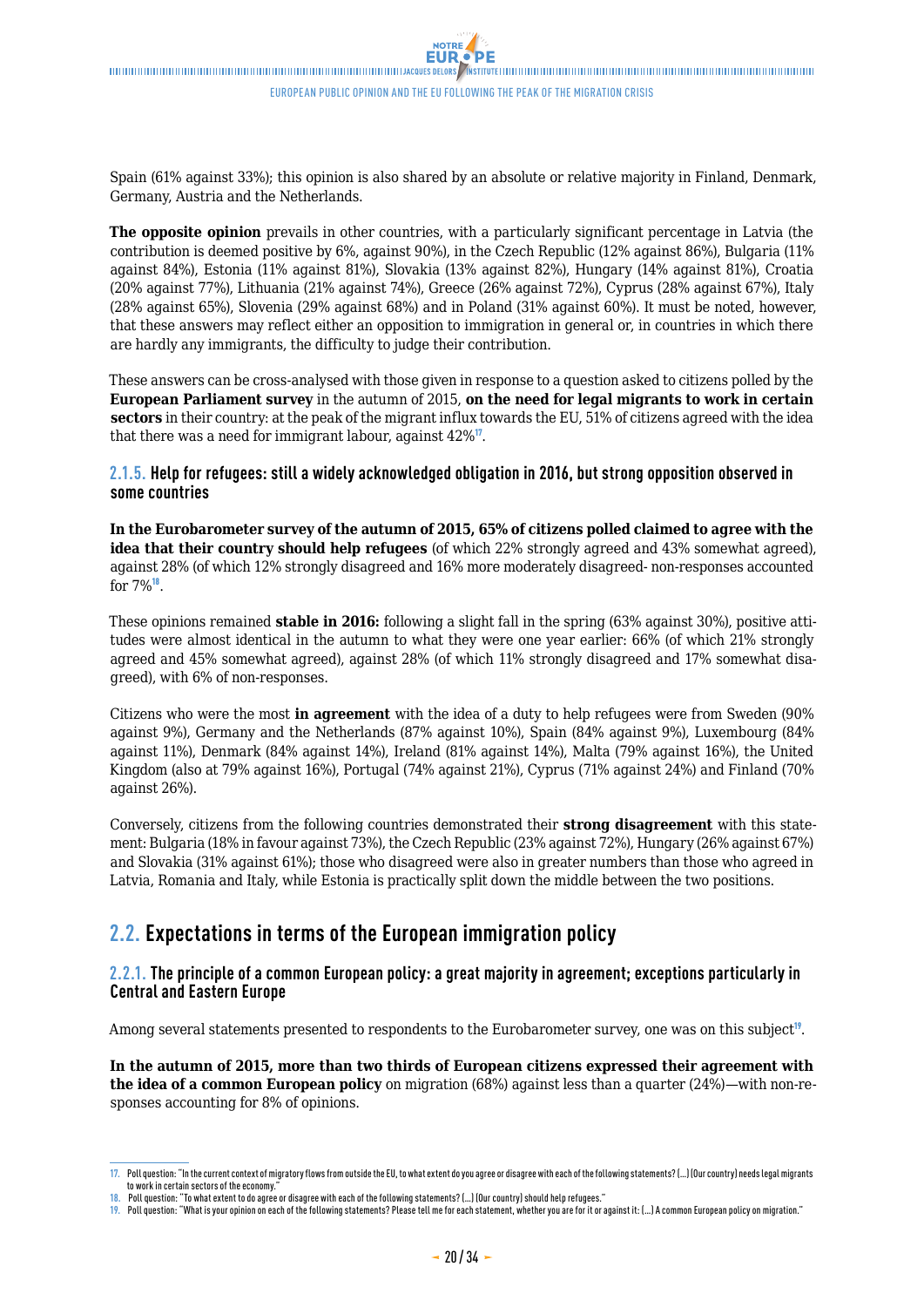Again, **the situation one year later remains unchanged: 69% in agreement, 25% in disagreement**, and 6% responding "don't know" (the interval wave of the spring of 2016 gave slightly less positive results, with 67% against 26%).

The percentages of **agreement a**re **highest** in Luxembourg (85% against 11%), Germany (85% against 12%), the Netherlands (83% against 15%), Spain (82% against 14%), Greece (77% against 22%), Ireland (76% against 17%), Sweden (76% against 21%) and Portugal (74% against 17%).

FIGURE 10 **>** "What is your opinion on each of the following statements? Please tell me for each statement, whether you are for it or against **it: (…) A common European policy on migration."**



■ Agree ■ Not agree ■ No answer

**Conversely**, in one member state, opposition to a common policy was expressed by the majority, namely the Czech Republic (41% for, 55% against), while in Estonia, an equal number of positive and negative answers were recorded (45%). While remaining clear, majorities were smaller than elsewhere notably in Hungary (54% against 41%), Slovakia (54% against 39%), Austria (55% against 43%), Latvia (55% against 36%), Poland (56% against 35%) and the United Kingdom (56% against 32%).

It should be noted that a question from the **Parlemeter** survey of autumn 2015 gave similar percentages of responses to a question on the **preferred decision-making system for migration**<sup>20</sup>: 66% were in favour of more decisions being made at a European level, against 23% who wished to see fewer decisions at this level (with 5% of spontaneous responses for no change, and 6% of non-responses).

For another question, 79% of respondents were in favour of having a single legal migration procedure for all member states, against 15% (and 6% "don't know" responses)<sup>21</sup>.

Lastly, in the same survey, 66% of respondents were in favour of simplifying legal migration procedures as this would help the EU to fight more effectively against illegal migration—against 23% (and 11% "don't know"  $resposes)^{22}$ .

### **2.2.2. The EU recognised as a relevant level on which decisions should be taken to fight against illegal immigration**

This question asked in the Eurobarometer survey<sup>23</sup> gave rise to relatively lukewarm reactions.

**<sup>20.</sup>** Poll question: "When it comes to the issue of migration, please tell me if you believe that more or less decision-making should take place at a European level?"

**<sup>21.</sup>** Poll question: "In the current context of migratory flows from outside the EU, to what extent to you agree or disagree with each of the following statements? (…) Legal migration procedures should be the same in all EU member states."

**<sup>22.</sup>** Poll question: "In the current context of migratory flows from outside the EU, to what extent to you agree or disagree with each of the following statements? (…) Simplifying the legal migration procedures would make it possible to fight effectively against illegal migration."

**<sup>23.</sup>** Poll question: "In your opinion, should additional measures be taken to fight irregular immigration of people from outside the EU? Yes, preferably at an EU level, Yes, preferably at a national level, Yes, at both levels (EU and national—spontaneous), No, there is no need for additional measures."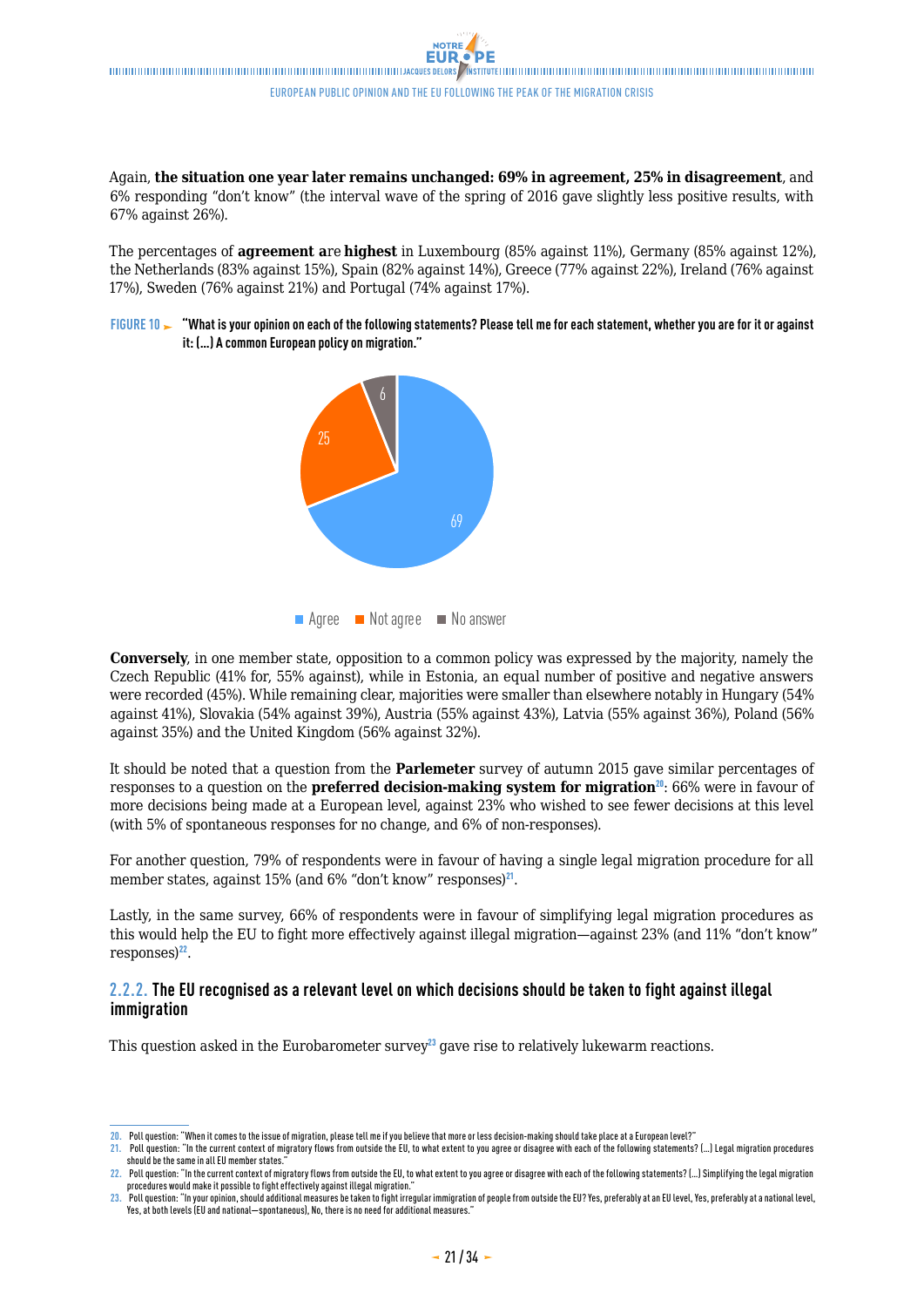**In the autumn of 2015, 32% of respondents preferred decisions to be taken on an EU level, 21% preferring on a national level, while 36% called for both** (spontaneously), 7% believed that there was no need for additional measures and 4% did not know.

On this issue, **opinions have changed significantly.**

**In the spring of 2016, the number of citizens in favour of strictly European decisions dropped by 5 points (27%) but rose by 12 points six months later, reaching 39%.**

**At the same time, the number of respondents in favour of strictly national decisions increased slightly:** from 21% at the end of 2015 to 22% in the spring of 2016, and **24% in the autumn.**

At the end of 2016, the number calling for **both European and national decisions fell significantly**; from 36% in the autumn of 2015, and even 40% six months later, to 23% (10% believing that there is no need for additional measures and 4% giving no response).

After analysing the data for the different member states, it must first of all be noted that a percentage of respondents well over the average believe that there is no need for additional measures in Sweden (27%) and in France (18%).

Secondly, there is a **particular propensity to back European-level decisions** in the Netherlands (70%), Luxembourg (60%), Denmark (57%), Finland (52%), Malta (51%), Latvia (51%), Spain (50%), Sweden (49%), France (49%), Lithuania (49%), Greece (46%) and in Portugal (45%)—this propensity was conversely very low in the United Kingdom (16%).

Those in favour of **action only on a national level** are in greater numbers in Romania (41%), Slovakia (40%), the Czech Republic (39%), Austria (37%), Cyprus (36%), Croatia (34%), Ireland (34%), Hungary (31%) and Italy (31%).

Those in favour of **joint European and national action** are found in particular in Germany (41%), the United Kingdom (39%), Estonia (38%), Bulgaria (37%) and in Belgium (34%).

### **2.2.3. An immigration policy implemented in consultation with countries of origin: still perceived as important, together with joint action against terrorism**

In 2016, the **Parlemeter** survey included a question in which respondents were given six possible areas of European policy promoted by the Parliament, asking them to state which of these policies should be the priority in their opinion (followed by others, stating up to four policies). One of the areas is an immigration policy implemented in consultation with countries of origin24. The percentages of responses must be considered with caution—as they depend on the other areas stated to respondents (it can be argued, in addition, that the proposal of a policy in consultation with countries of origin is not very clear for all respondents). It can be noted that the policy in question ranks third – far behind tackling poverty and social exclusion, and behind combatting terrorism, but ahead of the security and defence policy, improved consumer and public health protection, and the coordination of economic, budget and tax policies.

It is also important to take stock of the **changes in responses between the end of 2015 and the end of 2016: a 5-point drop**, from 38% to 33% (**while combatting terrorism rose by 8 points**, and the responses for other areas varied little).

Let us also note the **highest scores** in favour of this policy as a priority area were recorded in Austria (49%), Malta (48%), Germany (46%), the Netherlands (44%), Estonia (44%), Hungary (43%), Bulgaria (42%), Italy (42%) and in the Czech Republic (41%). Conversely **particularly low scores** were recorded in Portugal (12%), Croatia (16%), Romania (17%), Luxembourg (18%), Spain (20%) and Slovenia (21%).

**<sup>24.</sup>** Poll question: "The European Parliament promotes the development of certain policies at EU level. In your opinion, which of the following policies should be given priority? Firstly? And then? (Max. 4 answers): (…) An immigration policy implemented in consultation with countries of origin."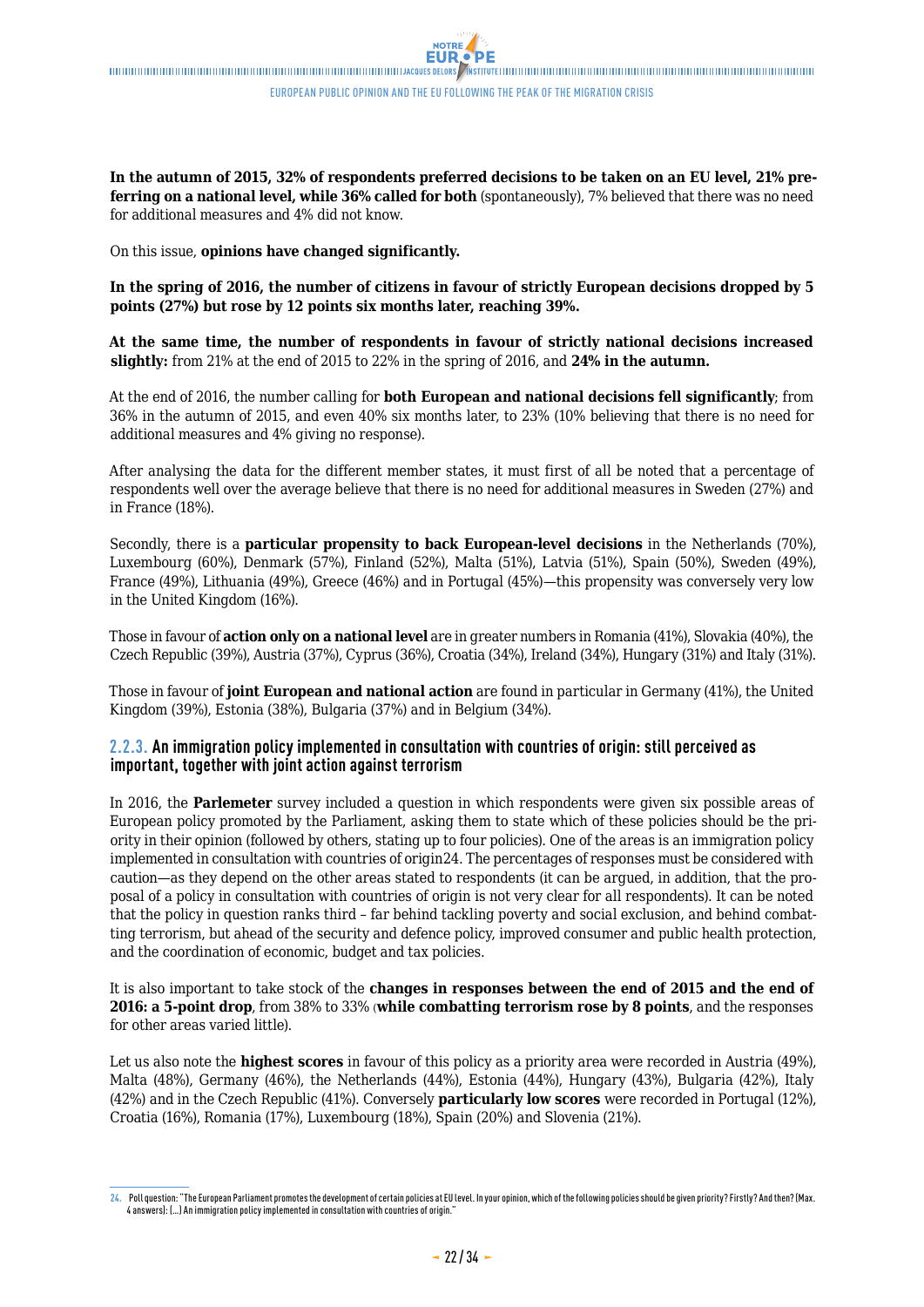### **2.2.4. The idea of a better distribution of asylum seekers among member states is approved by a majority, but reluctance, opposition and disputes concerning how can be seen in Central and Eastern Europe**

Data for this issue comes from the questions of the **Parlemeter survey of the autumn of 2015** (and was not asked again in  $2016)^{25}$ .

### **The idea that the number of asylum-seekers should be better distributed among member states was strongly approved: 78% against 16%** (and 6% of non-responses).

This approval was the **most** unanimous (90% or more) in Germany, Sweden, Malta, the Netherlands, Greece and Belgium, followed by Cyprus, Luxembourg, Spain, Italy, Denmark, Austria, etc.

A notable **exception** to this considerable consensus is Slovakia (31% against 60%) and the Czech Republic (33% against 61%); and the lowest majorities in favour were all recorded in the other Central- and Eastern-European member states (with the exception of Croatia).

Those who expressed their approval of the previous proposal were then asked to what extent they agreed with the idea of **distribution "decided at EU level on the basis of binding quotas"**<sup>26</sup>.

**75% expressed their agreement:** and in the proportions ranging from more than 90% to 80% were Cyprus, Germany, Croatia, Malta, Greece, Austria, Sweden, the Netherlands and Slovenia—for the most part, the citizens of member states directly affected by this issue.

**Those less in favour** of such a measure were Romania (a minority in agreement), then Slovakia, the Czech Republic, followed by Estonia, France, Lithuania, Latvia and the United Kingdom.

### FIGURE 11  $\blacktriangleright$  "To what extent to do agree or disagree with each of the following statements? [...] The numbers of asylum-seekers should be better **distributed among all EU member states."**



**2.2.5. EU financial support for the member states currently facing the most migratory flows: widespread approval, but once again, some notable reluctance.** 

**In the same 2015 survey of the Parliament, 62%** believed that the **EU's decision to allocate support as a matter of priority to the member states currently facing the most migratory flows was a good thing—against 15%** who believed it was a **bad thing** and 20% who said it was neither good nor bad (3% answering "don't know") $^{27}$ .

**<sup>25.</sup>** Poll question: "To what extent to do agree or disagree with each of the following statements? (…) The numbers of asylum-seekers should be better distributed among all EU member states."

**<sup>26.</sup>** Poll question: "To what extent to do agree or disagree with each of the following statements? (…) The distribution of asylum seekers should be decided at EU level on the basis of binding quotas." **27.** Poll question: "The EU has recently decided to allocate financial support as a matter of priority to the member states currently facing the most migratory flows on their coasts and borders. Do you think it is: a good thing, a bad thing, neither good nor bad?"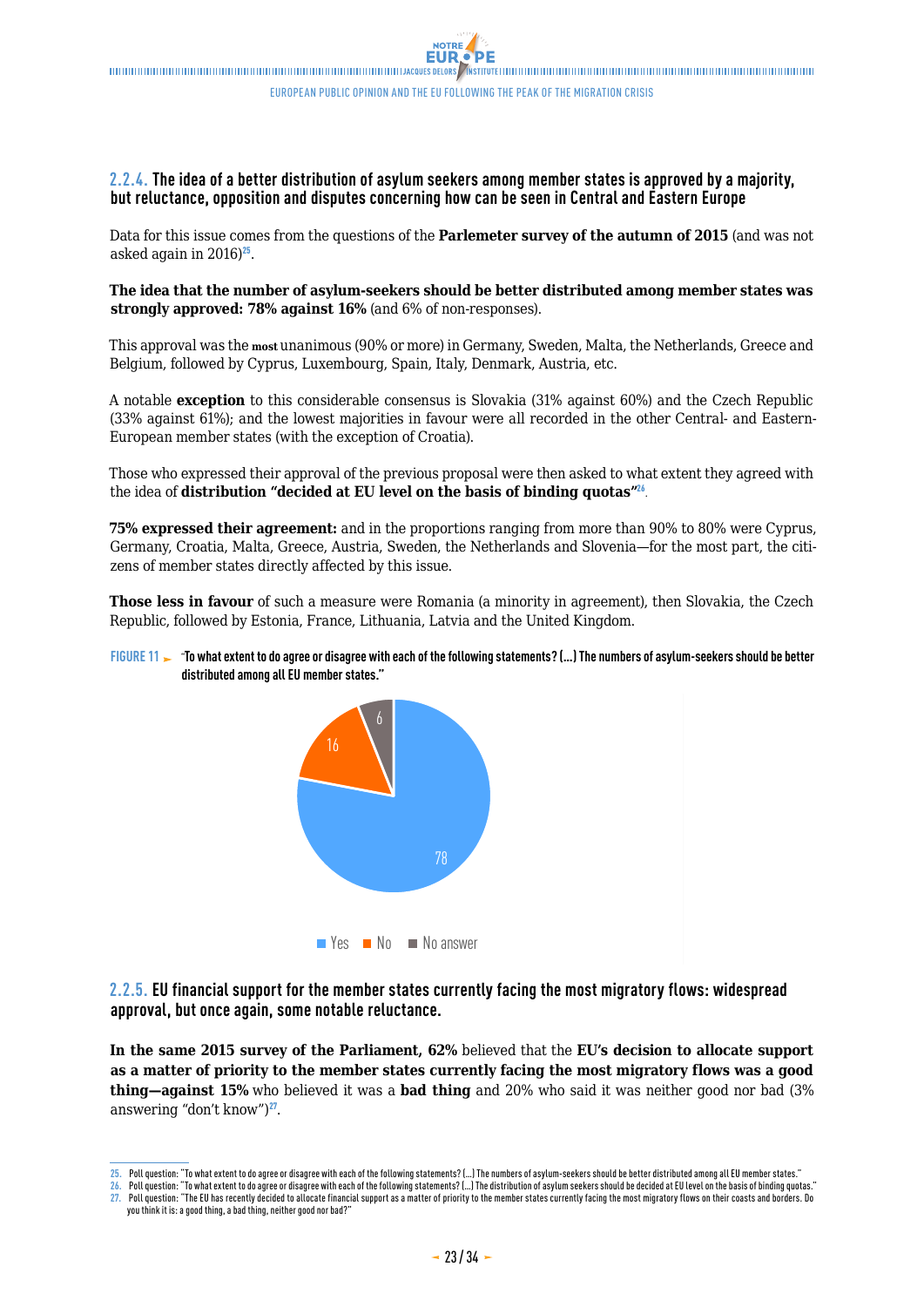<span id="page-23-0"></span>**The most in favour** of this proposal were (at 80% or more) Sweden, the Netherlands and Denmark, followed by (with scores ranging from 75% to 70%) Cyprus, Greece, Ireland, Finland, Germany, Luxembourg, Malta and Spain.

**Those least in favour** of this decision were in Slovakia and the Czech Republic, but also in Italy (levels of agreement lower than 50%). These countries were followed by Poland, Latvia, France and Lithuania (scores of 50% to 55%), etc.

## **2.3. Overview of attitudes with regard to immigration**

**Despite a certain decline in 2016, immigration remains the leading cause for concern for the EU** (cited by 45% of respondents as one of the two top concerns among a list of problems facing the EU), **ahead of terrorism** (mentioned by 32%) and far ahead of various concerns related to the economy in particular. **Citizens also consider immigration to be significant problem for their own countries, but to a lesser extent** (cited by 26%), among other concerns—unemployment, terrorism, the country's economic situation, economic and social concerns affecting daily life, etc. According to the country, citizens are more or less strongly concerned by this problem, though it affects (other member states of) the EU (to a greater extent).

**While member states in which immigration is the most mentioned major concern for the country are on the whole among the most exposed countries, this is not necessarily the case for the citations for immigration as an important problem for the EU**.

**Immigration** (of people from outside the EU) **evokes more negative than positive feelings** (37% against 56%). **Immigrants' contribution** to the country in which they settle **is negatively viewed, but not as harshly**: 44% positive responses, against 49%. Conversely, **help for refugees is a widely acknowledged duty**, at 66% against 28%.

On these subjects (despite a few differences between them) **the most open attitudes** (or least reticent) generally come from member states in North-West Europe and the Iberian Peninsula (to which the Mediterranean islands can be added for the duty to help refugees). **The least open** are (on average, for these three questions) citizens from member states in Central Europe (except from more moderate Poland), and from Bulgaria, the Baltic States, and also (though less strongly) citizens from several Mediterranean countries: Italy, Greece and Cyprus (except with regard to help for refugees).

**The principle of a common European policy on migration receives widespread approval** (at 69% against 25%). The **most favourable** member states are predominantly those which are more open to immigration in general, and also Greece. Conversely, a **high level of opposition or reluctance** is recorded, in particular in new member states in Central Europe, in two of the Baltic States (Estonia and Latvia) and in two traditionally reserved older member states (Austria and the United Kingdom).

As regards the **preferred decision-making method to fight against illegal immigration**, **opinions differ but most acknowledge that the EU has a role to play**: 39% are in favour of decisions being made on an EU level, 24% only on a national level, 23% on both levels together (10% believing that there is no need for additional measures). It can be noted here that **those in favour of action on a European level** are both in countries open to immigration and in others which are not, or to a lesser extent. Those in favour of strictly national measures are in greater numbers in some particularly reticent member states but also in some (relatively) better disposed countries.

**The idea of a better distribution of asylum-seekers among member states** (measured in 2015) **was approved by a large majority** (at 78% against 16%). This **approval** appears to be **the most unanimous** in older member states in the North of Western Europe but also in older or more recent member states in the Mediterranean—most of which probably think, or fear, that they would have to bear a significant proportion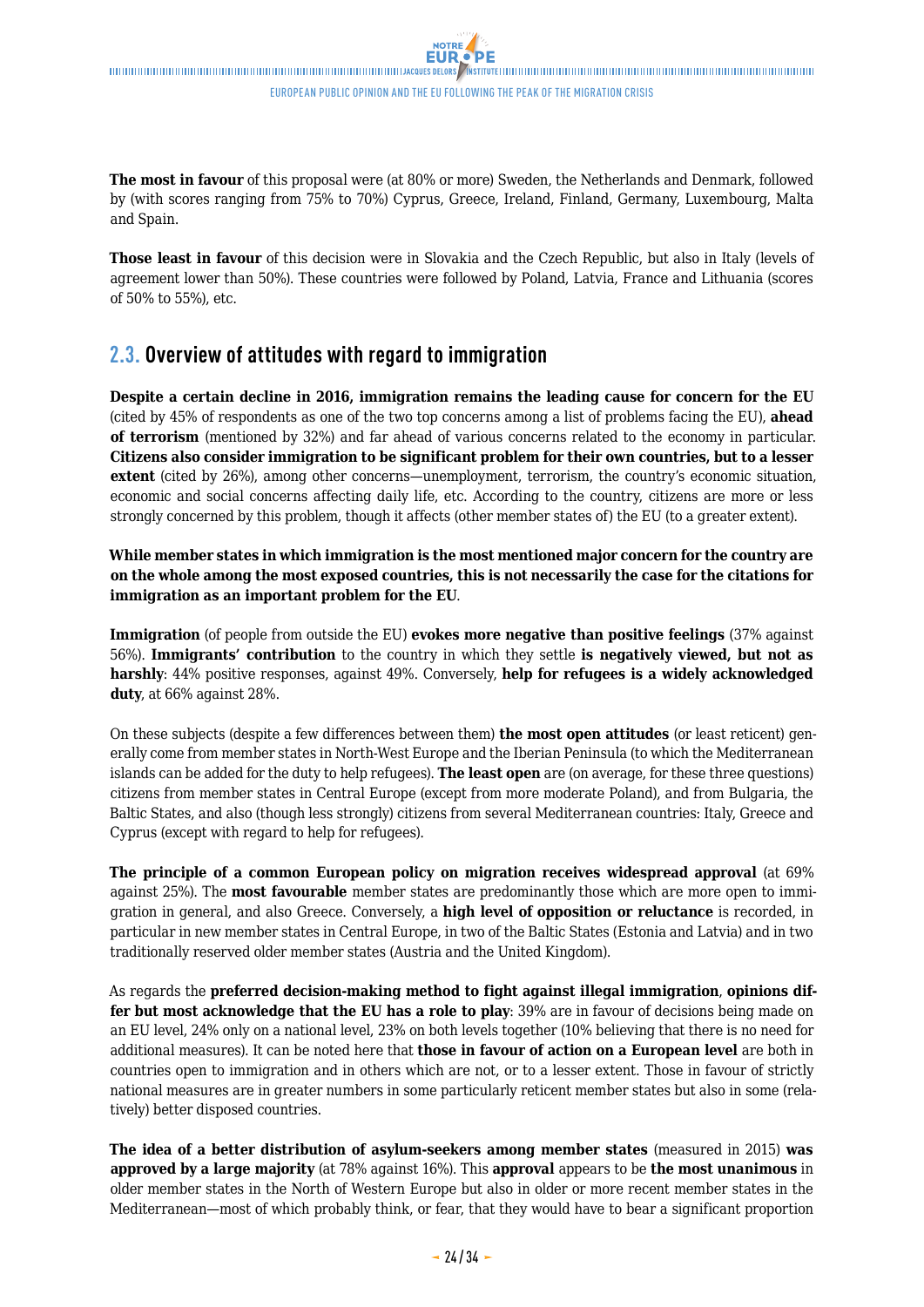of the burden. Conversely, **the lowest scores of agreement** all come from the new member states in Central and Eastern Europe (with the relative exception of Croatia)—even with a majority rejecting this idea in two of these States (the Czech Republic and Slovakia).

In terms of the **EU's decision to allocate financial support to the most exposed member states** (measured in 2015), this was deemed **a good thing** by 62%, against 16% (and 20% believed it was neither good nor bad). **The most in favour** of this decision were both citizens in countries open to immigration in general and those in countries already or potentially concerned by the influx of migrants, in North-West Europe and in Mediterranean countries. Citizens in various member states are among **the least in favour** (the Czech Republic, Slovakia and Italy (at less than 50%), followed by Poland, Latvia and Lithuania in the East of the EU and France and Portugal to the West).

**Attitudes on immigration, and common European action on this issue, are not unequivocal.** Going beyond attitudes which are in the main open or reticent, and alongside member states in which citizens are more in favour than average of the proposals evaluated in all or almost all areas, there are some member states in which positions vary more depending on the subject.

**Particularly strong levels of reticence have been recorded in most new member states in Central and Eastern Europe while the level of openness is generally greater in Western Europe. It is, however, useful to refine the description of the European landscape with regard to this problem.**

As for opinion indicators concerning the EU**, we have conducted factorial correspondence analysis, taking as active variables the main questions on immigration in the surveys under study**: the fact of considering immigration as a problem for the EU and for one's country, the positive and negative feelings it evokes, opinions on immigrants' contributions to the country in which they settle, attitudes on help for refugees, support for or opposition to a common policy on migration, and on European or national measures against illegal immigration, approval or disapproval of the principle of a better distribution of asylum-seekers among member states, and agreement or disagreement with the allocation of financial support to the most exposed countries (to avoid overloading the graph, only expressed responses have been selected as active variables, as the addition of non-responses does not provide substantial elements of explanation).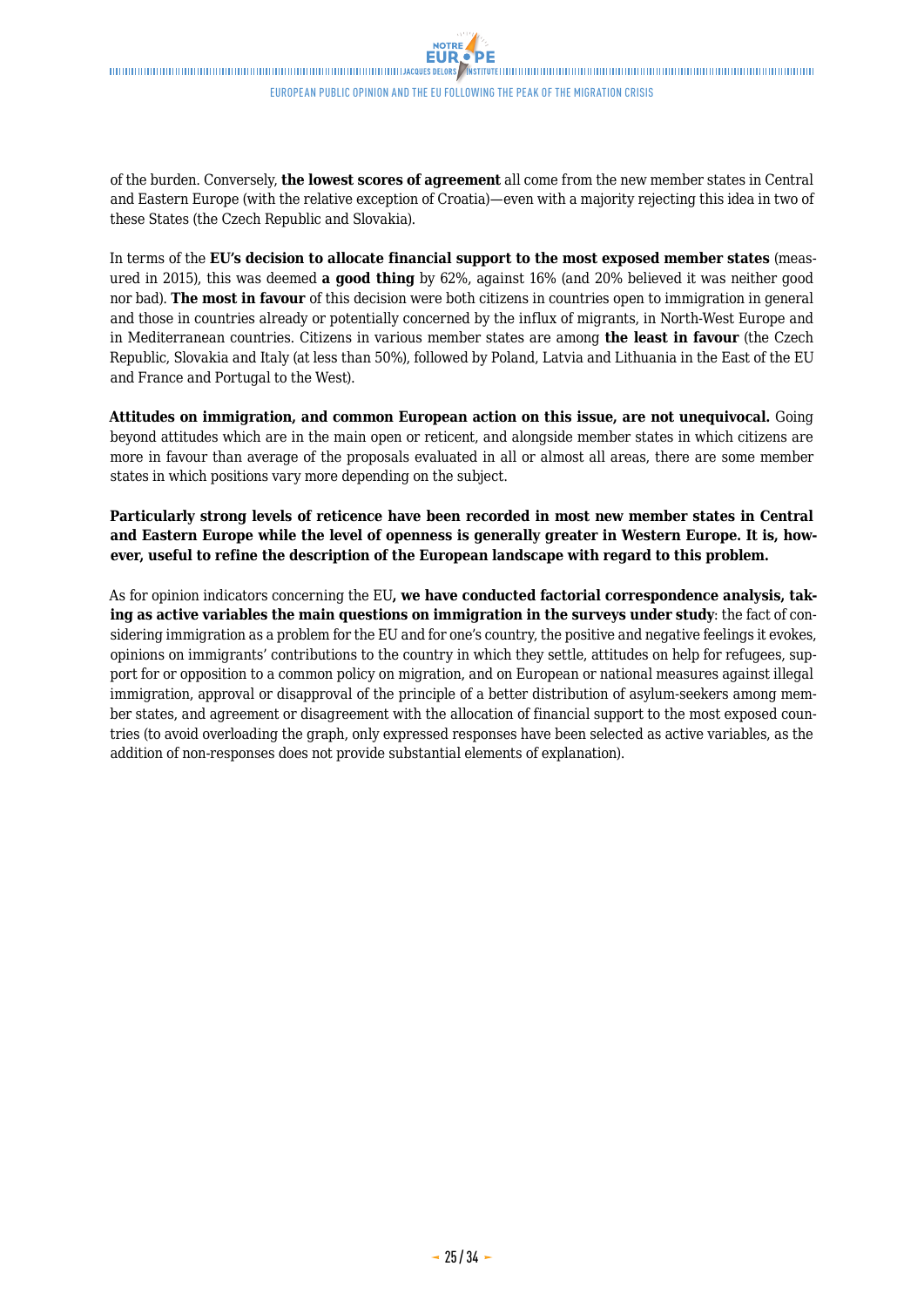european public opinion and the eu following the peak of the migration crisis

**GRAPHIQUE 12 A Attitudes with regard to immigration**<sup>28</sup>

|                    |                        |                  |                                      | Attitudes positives/ immigration  | $\bullet$ Cont.+                                  |                  |                            |
|--------------------|------------------------|------------------|--------------------------------------|-----------------------------------|---------------------------------------------------|------------------|----------------------------|
|                    |                        |                  |                                      |                                   |                                                   |                  |                            |
|                    |                        |                  |                                      | $\bullet$ Aid.Ref.+               | • Sent.+                                          | • Imm.Ill.Non ut |                            |
|                    |                        |                  |                                      |                                   |                                                   |                  |                            |
| $\bullet$ Pb. P    |                        |                  | $Rep.As.+$<br>• Poleur.+<br>• S.Fin+ |                                   |                                                   |                  |                            |
|                    |                        |                  |                                      | $\bullet$ lmm.lll.UE              |                                                   |                  |                            |
| Acuité du problème | $\bullet$ Imm.Ill.UE+P | $\bullet$ Pb: UE |                                      |                                   |                                                   |                  | Moindre acuité du problème |
|                    |                        |                  | • Sent.-                             |                                   | $S.Fin  \bullet$ $S.Fin?$<br>$\bullet$ $ mm ll!P$ |                  |                            |
|                    |                        |                  |                                      | • Pot.eur.-                       |                                                   |                  |                            |
|                    |                        |                  | Cont.-                               |                                   |                                                   |                  |                            |
|                    |                        |                  |                                      |                                   |                                                   |                  |                            |
|                    |                        |                  |                                      | Aid.Ref .-                        |                                                   |                  |                            |
|                    |                        |                  |                                      |                                   |                                                   |                  | • Rep.As.-                 |
|                    |                        |                  |                                      | Attitudes négatives / immigration |                                                   |                  |                            |

**28.** See wordings' meaning on page 32.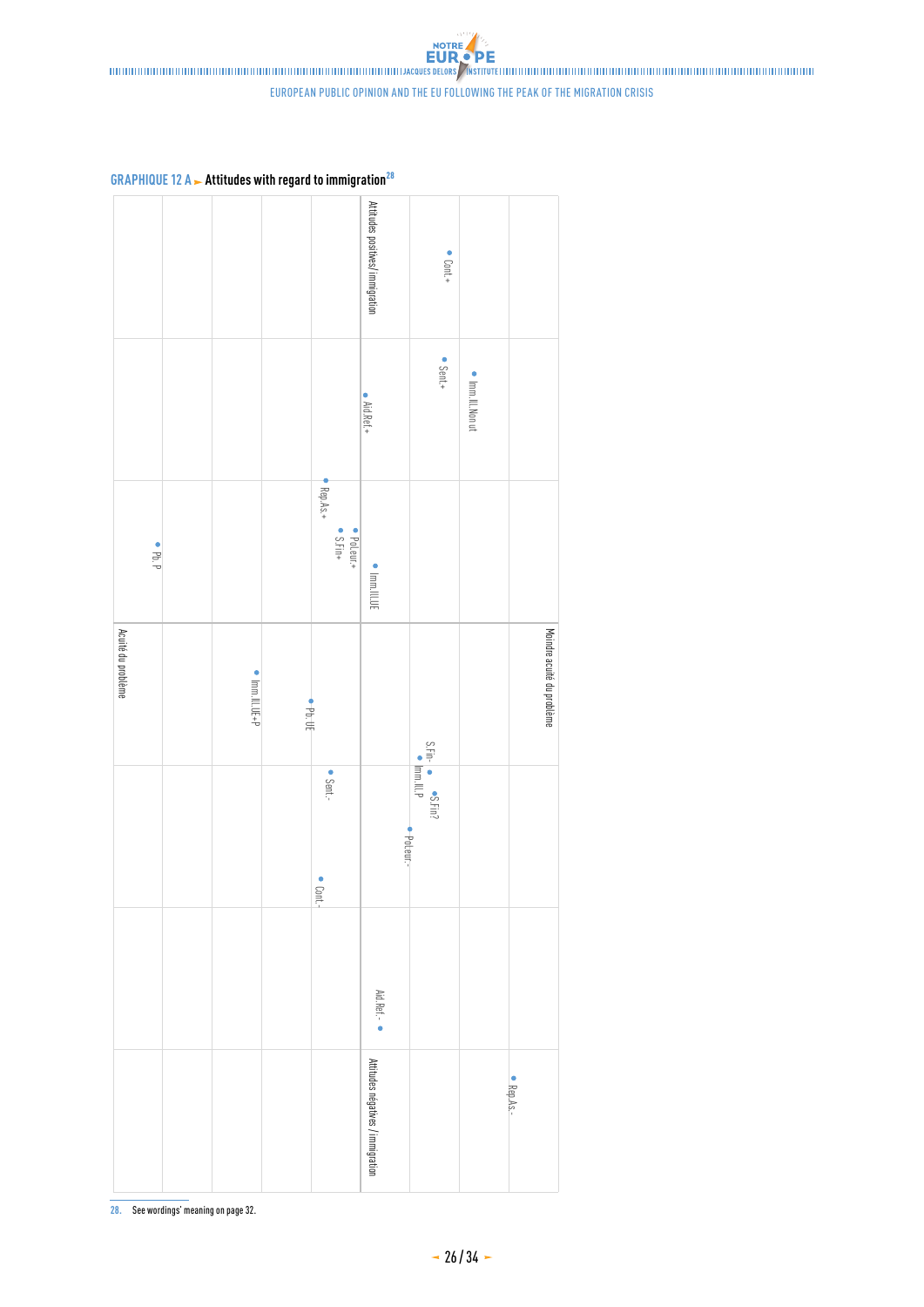european public opinion and the eu following the peak of the migration crisis

**GRAPHIQUE 12 B > Attitudes with regard to immigration**<sup>29</sup>

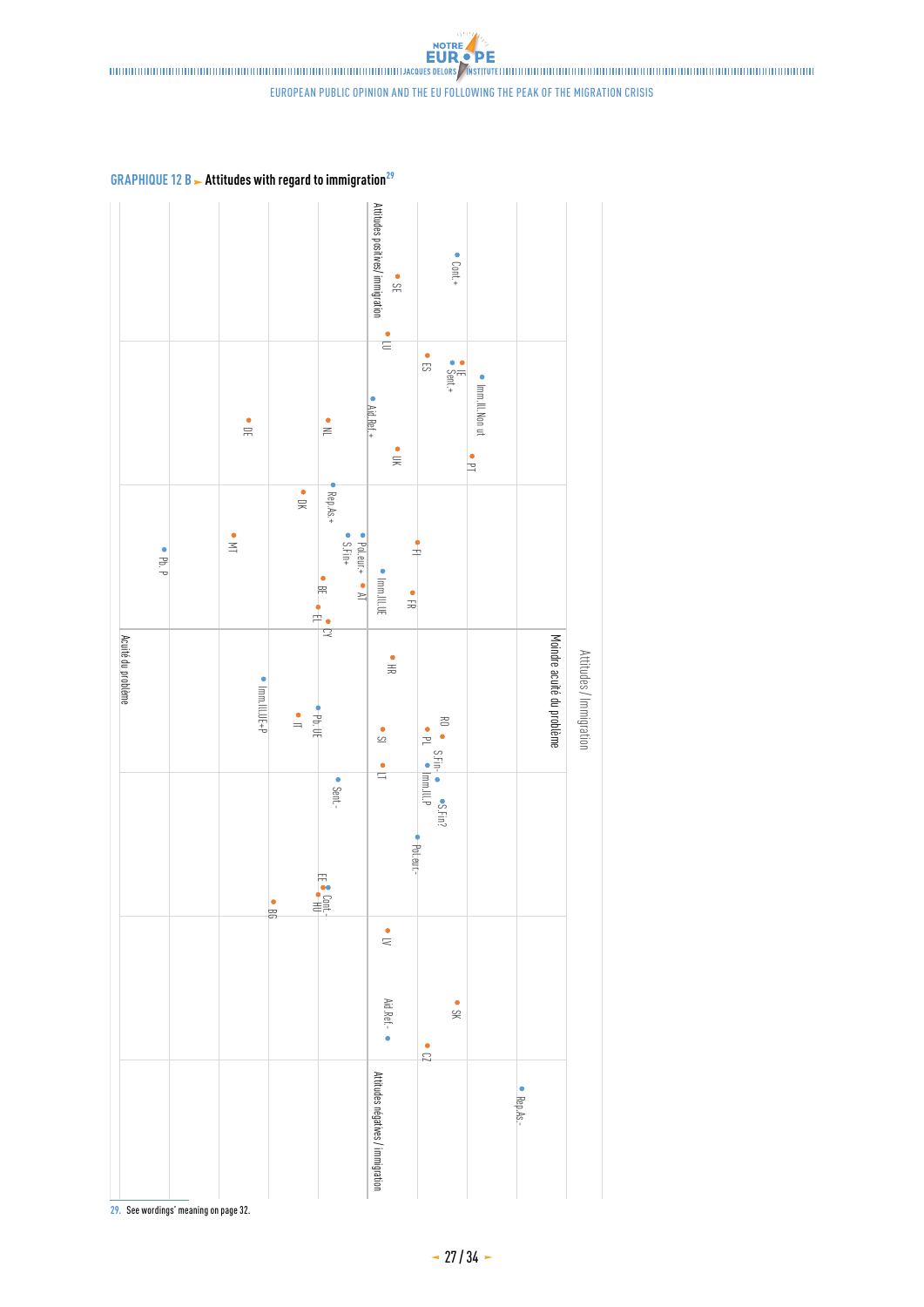The resulting graph is organised in **axis 1** (horizontal), **which clearly opposes positive attitudes on immigration** (on the left side) **and negative attitudes** (on the right side)—the most correlated variables on this axis come from questions on immigrants' contributions to their host country and on the duty of providing help to refugees—and **axis 2 which is highly determined by whether immigration is considered to be an important concern** for the respondent's own country (and also for the EU in general). These two axes contribute to 74% (62% and 12% respectively) of our understanding of interrelations between the variables.

### **The positions of the citizens of different member states as projected on the graph can be described as follows:**

- **• Those who are the most inclined to be in favour, or to be understanding, of immigration or immigrants** (in the left part of the plan) **are almost all old member states of Western Europe** (with the exception of Malta, projected in this area, and Cyprus, which is practically on axis 2 with Greece): Sweden Ireland, Spain, Luxembourg, then Germany and the Netherlands are in this section. **Those which are the most reticent are almost all** (except Italy) **new member states of Central and Eastern Europe,** with the most determined in their opposition in the Czech Republic, and Slovakia, followed by Bulgaria, Latvia, Hungary and Estonia.
- **• Among the former,** in the lower left quarter of the graph**, we can see many member states, citizens of which experience more directly the acute problem for their own country,** led by **Malta** and **Germany, followed by Denmark and the Netherlands** (all countries in which the problem is also particularly considered as problem for the EU) **and Austria** (less sensitive to the importance of the problem for the EU in general); **Belgium** is also in this area, in a more average position for these two criteria. The citizens of the first four countries are markedly more open than average on all (or almost all) subjects related to immigration and common EU actions, with Belgium being close to the average on these points, Austria (which is practically projected on axis 1) is moderately open to immigrants but more reticent than average with regard to a common European policy and more in favour of strictly national measures against illegal immigration (but more in favour of the proposal of a better distribution of asylum-seekers).
- **• In this area of the plan, the positive answers to several questions concerning European actions are projected:** the principle of a common European policy (highly correlated to axis 1), measures aimed at a better distribution of asylum-seekers among member states, and the allocation of financial support to the member states most exposed to migratory flows.
- Also located in the left section of the graph, slightly above axis 1, **Sweden** has similar characteristics to aforementioned countries, proving to be as sensitive to the importance of the problem (for the EU and for the country), having positive attitudes on immigrants (more than any other country, as seen by its leading position on axis 1) and being open to common European actions and policy.
- Relatively close to this group on the graph, very close to the negative direction of axis 2, citizens from **Greece and Cyprus** cite immigration less as a major problem for their country (they are relatively close to the average for the EU)—but as noted previously (at least for the former) that the scores for these questions were most likely artificially "crushed" by predominant economic concerns. Very negative in their feelings on immigration and their opinions on immigrants' contribution, they do have a higher than average favour for the idea of a duty to help refugees. They are somewhat more in favour of a common European migration policy (while preferring to a greater extent national actions against illegal immigration), and are among the most in favour of the proposals regarding the distribution of asylum-seekers and financial support for the most exposed member states.
- **• Italy**, which is projected in the lower right part of the plan, though not far from the citizens of Greece and Cyprus, shares an average assessment of the importance of the problem for the EU (their assessment of the impact for their country is also close to average), while they have more negative feelings and vision of immigrants' contributions than average. Italy differs by being particularly poorly (a minority) disposed to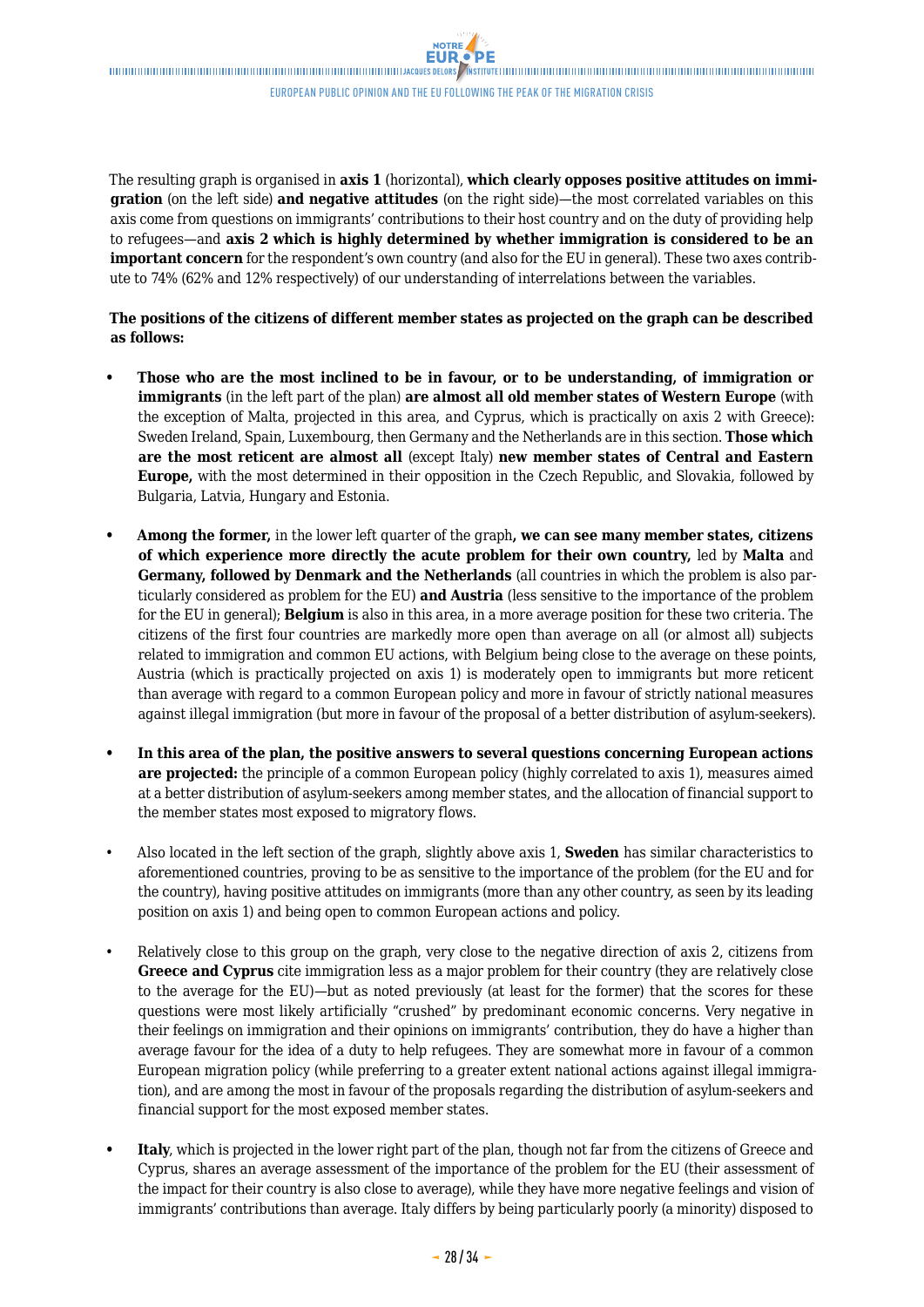$\label{thm:main} The minimum minimum minimum minimum minimum maximum number of samples. The structure of the number of samples are the same, the number of samples are the same, the number of samples are the same, the number of samples are the same, the number of samples are the same, the number of samples are the same, the number of samples are the same, the number of samples are the same, the number of samples are the same, the number of samples are the same, the number of samples are the same, the number of samples are the same, the number of samples are the same, the number of samples are the same, the number of samples are the same, the number of samples are the same, the number of samples are the same, the number of samples are the same, the number of samples are the same, the number of samples are the same, the number of samples are the same, the number of samples are the same, the number of samples are the same, the number of samples are the same, the number of samples are the$ 

european public opinion and the eu following the peak of the migration crisis

the idea that refugees should be helped. The country follows the European average on the principle of a common European migration policy (although its calls slightly more for national action and slightly less for EU action to fight against illegal immigration); and, alongside Greece and Cyprus, it is very much in favour of a better distribution of asylum-seekers among member states (although less inclined to allocate financial support to the most exposed countries). **In short, with a considerably more negative vision of immigration than the citizens of the previous countries, Italians seem to be particularly expecting concrete European measures to help to solve the problems it causes for them.**

- **• In the top left quarter of the graph, we see member states in which citizens express opinions on immigration that are generally more positive than average** (or at least as positive)**.** Projected here are positive opinions on immigration, the acknowledgement of immigrants' positive contribution, etc. **without feeling concerned to the same extent by the problem: in Ireland, Spain and Portugal, immigration is much less cited among the major areas of concern for the country (and also for the EU); this is also the case in Luxembourg, Finland and France**, **and it is not more** cited **in the United Kingdom** (which may be surprising in the latter two countries given the importance given to this issue in recent political debate). As regards the feelings that immigration evokes for them, the perceived contribution of immigrants in the country in which they settle or help for refugees, attitudes are more positive than the European average, except in France for the last two points. **These member states differ, however, partially in their opinions concerning common European action, of which Spain, Luxembourg, Ireland and Portugal are more in favour.** In comparison to the European average, Spain and Luxembourg are more positive to the four tested proposals, Ireland to at least three proposals (their score preferring strictly national action to fight against illegal immigration is higher than elsewhere), while Portugal is more in favour of the principle of a common immigration policy and actions to curb illegal immigration, but not of the idea of a better distribution of asylum-seekers among member states, nor of financial support for the most exposed countries. Citizens in Finland are on the whole reserved but are in favour of the idea of financial assistance for the most affected countries, while the British are less positive with regard to the first two proposals and are in average position for the last two; and the French have scores close to the average, except for the financial support measure, of which they are less in favour.
- **• Towards the right of the graph, and in particular in the upper section, are projected countries which are reticent of and even hostile to immigration, although they do not feel particularly directly affected by it** (this area is opposed on the graph to the perceived acuteness of the problem for citizens' own countries). **These member states mostly disagree with common actions** (in this area, opposition to a European immigration policy, the idea of a better distribution of asylum-seekers among member states, that of financial support for affected countries, and preferences for strictly national measures against illegal immigration are projected). **Most of the new member states of Central and Eastern Europe are in this section: most clearly the Czech Republic, Slovakia and Latvia, and also, more moderately, Poland, Romania, Lithuania, Slovenia and** (in a somewhat average position near the axis origin) **Croatia.** I**mmigration is perceived much less than average as a problem for the country in these member states** (except for the Czech Republic, which the frequency of citation is close) – **although it is more or equally considered a problem for the EU in most of them** (except in Romania, where this is less the case, and in Croatia, which is close to average opinion). **Attitudes on immigration are more negative**—in terms of the feeling it evokes, the perceived contribution of immigrants or help for refugees—**in all these countries except one in which opinions are more nuanced** (Croatia is more open on the first point, less so on the second, equally on the third). On these points, the strongest resistance comes from the Czech Republic, Slovakia, Latvia, then Lithuania. **With regard to common actions within the EU, the idea of a better distribution of asylum-seekers among all member states is much less accepted than the European average in six of these countries** (opposed less strongly in Slovenia, equal to average in Croatia)—and there is even a large majority in opposition in the Czech Republic and Slovakia. **The same can be said for financial assistance measures for the most affected countries** (lower level of agreement in six countries, in particular the Czech Republic and Slovakia, an equal degree of acceptance in Romania and Croatia). **The principle of a**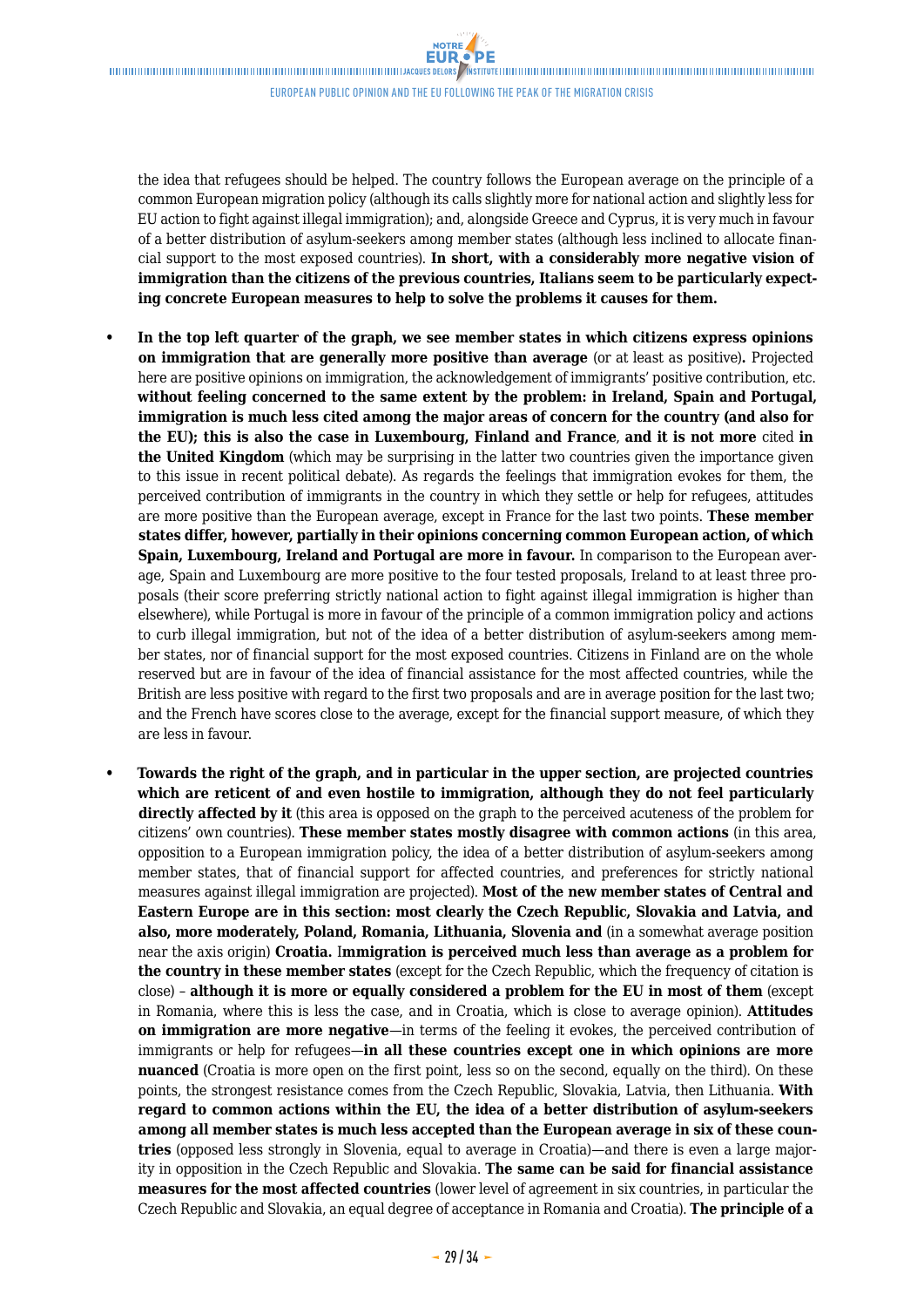**common European policy also meets with less approval** than average **in five countries; it is equal to average in three others**, Lithuania, Slovenia and Croatia. **As concerns the fight against illegal immigration**, the Czech Republic, Slovakia, Romania, Croatia and Lithuania favour **strictly national measures** more than average, with citizens in the three other countries giving average opinions.

**• The lower right quarter of the graph** demonstrates **attitudes which are also negative as regards immigration,** which is considered much more than average **as an important problem for the EU in the three member states in this section, Estonia, Hungary and Bulgaria**, and more than average for citizens' own country in the latter two countries. **The feelings** evoked by immigration are **very negative, as are the opinions on immigrants' contributions** to the countries in which they settle (equal to the most negative opinions in the previous countries). **Opinions on European actions are not particularly positive, but are not systematically in opposition.** Estonians and Hungarians are **less in favour of a European migration policy** than average (Bulgarians are in an average position); in the three countries there is much reticence with regard to the proposal on the **distribution of asylum-seekers** among member states; however, the acceptance **of financial support** for particularly exposed countries differs little from the European average (with Estonians being somewhat less in favour).

In conclusion, the following can be observed:

- **• Countries particularly exposed to the problem** (or which consider themselves to be)**, but with overall open attitudes, and generally in favour of common European action.**
- **• With the exception of Malta, these are old member states of North-Western Europe—**Germany, the Netherlands, Belgium, Denmark, Sweden, and to a lesser extent Austria—which the previous analysis on general attitudes on the EU placed in the category (except for the latter, also more reserved on the development of a common European policy) as concerned Europhiles.
- **• Three Mediterranean countries exposed and inflexible in their somewhat negative attitudes to immigration**, which show **lukewarm favour for common actions** (despite their general negative opinions on the EU) **but above all, it seems, expecting concrete measures** to resolve the problems they must face: Greece, Cyprus and Italy.
- **• Countries** in which citizens do not feel **very affected by the problem, and which tend to consider immigration relatively graciously.** Ireland, Spain and Portugal most likely remember being countries of emigration themselves; the Irish and the citizens of Luxembourg, also know what they owe the foreigners who have come to work in their countries. France and United Kingdom are present in this moderate category of member states despite the regular denunciation of immigration in recent political debate. These are **Western-European countries**—which differ in their degrees of Eurofavour or Eurocriticism.
- **• Countries which are reticent of or even clearly hostile to immigration and immigrants while most of them are not directly affected** in their own words, and which are **reserved or even opposed to the idea of a common European policy** and the measures it could include: **these are all new member states in Central and Eastern Europe. While some are more moderate on the latter point, the strongest views indicate a genuine aversion to actions of solidarity.** It can be noted that general opinions on the EU in these countries range from very positive to very negative.
- **• There is clearly a real divide on the subject of immigration between** (most of the member states in) **the West and the East of the European Union—**while it must be also noted that this divide does not coincide with the differences between general positive and negative attitudes on the EU.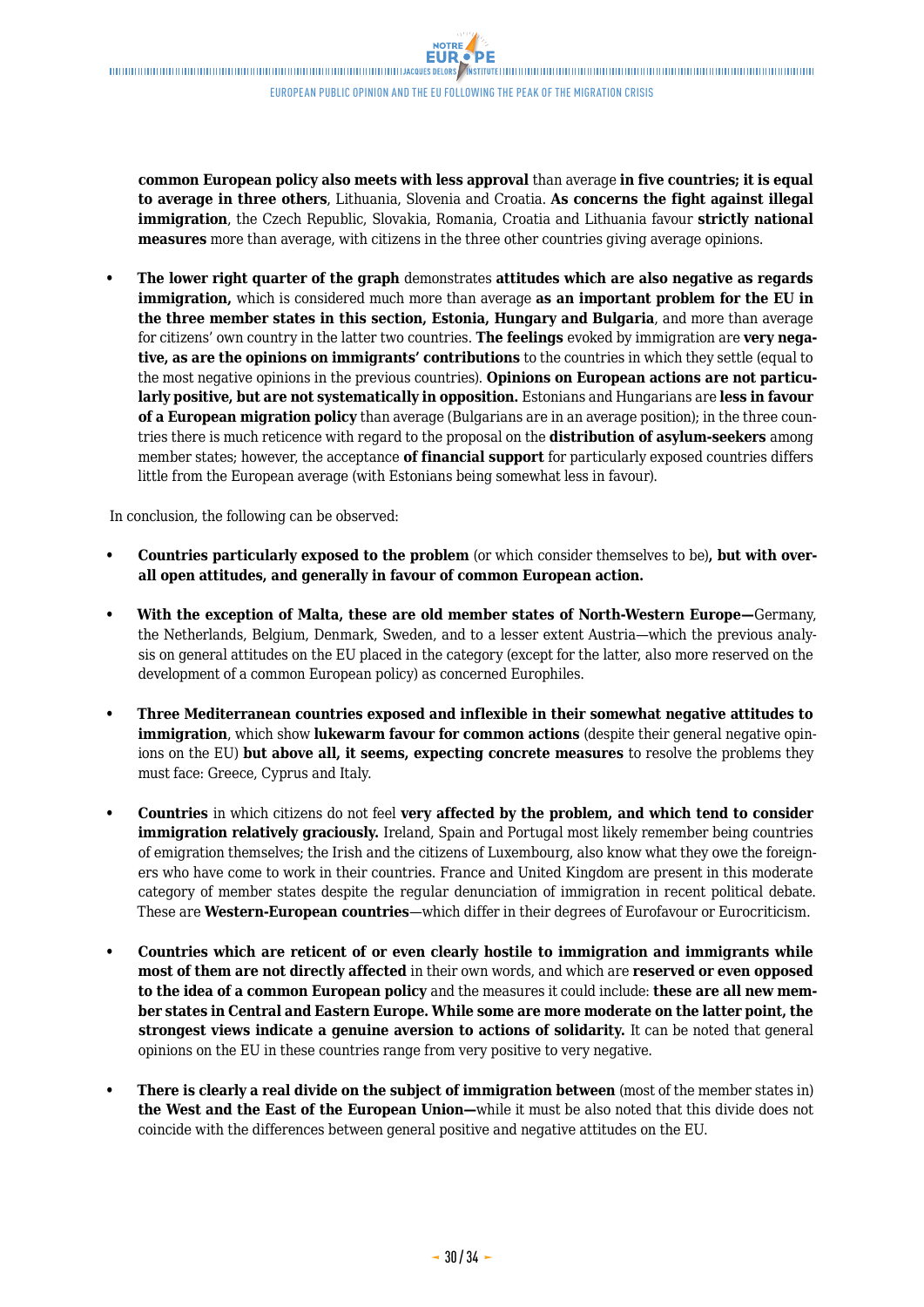## <span id="page-30-0"></span>**CONCLUSION**

The deterioration of opinion indicators concerning the European Union as observed at the end of 2015 after a period of struggle to climb back from the low related to the economic crisis continued in 2016, be it in terms of its image, the highly critical opinions on its current direction or optimism for its future. These indicators are at much lower levels than prior to the crisis, as is trust in the EU (which did not deteriorate in 2016 but had dropped considerably the previous year). This goes hand in hand with an erosion in citizens' morale as regards the economic situation (while support for the Euro has not been affected).

Opinions on the justification of membership of the EU and the resulting benefits for the country have, however, remained quite stable in the last year, and are at a level comparable to that prior to the crisis: in short, average European citizens are not breaking away from the European project, but are expressing their dissatisfaction and concern in increasing numbers.

This average European overview illustrates considerable disparities, which are not based on a single criterion. There are countries in which citizens are satisfied with the EU, and others which are tentatively Eurofavourable, concerned Europhiles, circumspect Europeans or Eurogloomy. In particular, while there are predominant factors, none of these categories is entirely composed of old or new member states; and the positions of some countries have undergone significant change over time, both positively and negatively.

As regards immigration, it remains, on average, by far citizens' leading concern for the EU, despite a drop in 2016 once the peak of the migration crisis was over, and also a problem for their own countries amid other economic and social concerns. It evokes much more negative feelings than positive ones, even though the contributions of immigrants to the countries in which they live is judged less negatively, and help to refugees is a very widely acknowledged humanitarian obligation. The principle of a European policy receives majority approval, as do the few more specific measures which were tested.

Attitudes on this issue are, however, extremely contrasting. Alongside member states—more or less directly affected by it—which are reasonably amenable to immigration and immigrants, and in which common European action is more or less strongly approved, there are countries which are generally not very exposed to the problem themselves (they consider themselves as such) but which express the greatest levels of reticence; among the most negative of these countries, a genuine hostility and an aversion to actions of solidarity are clearly expressed.

The list of these countries overlaps with that of new member states of Central and Eastern Europe, in which it has been observed that citizens are generally in agreement with the positions taken by their governments.

Within the EU, there is a serious and probably long-term divisive element, irrespective of the positive or negative general opinions of it.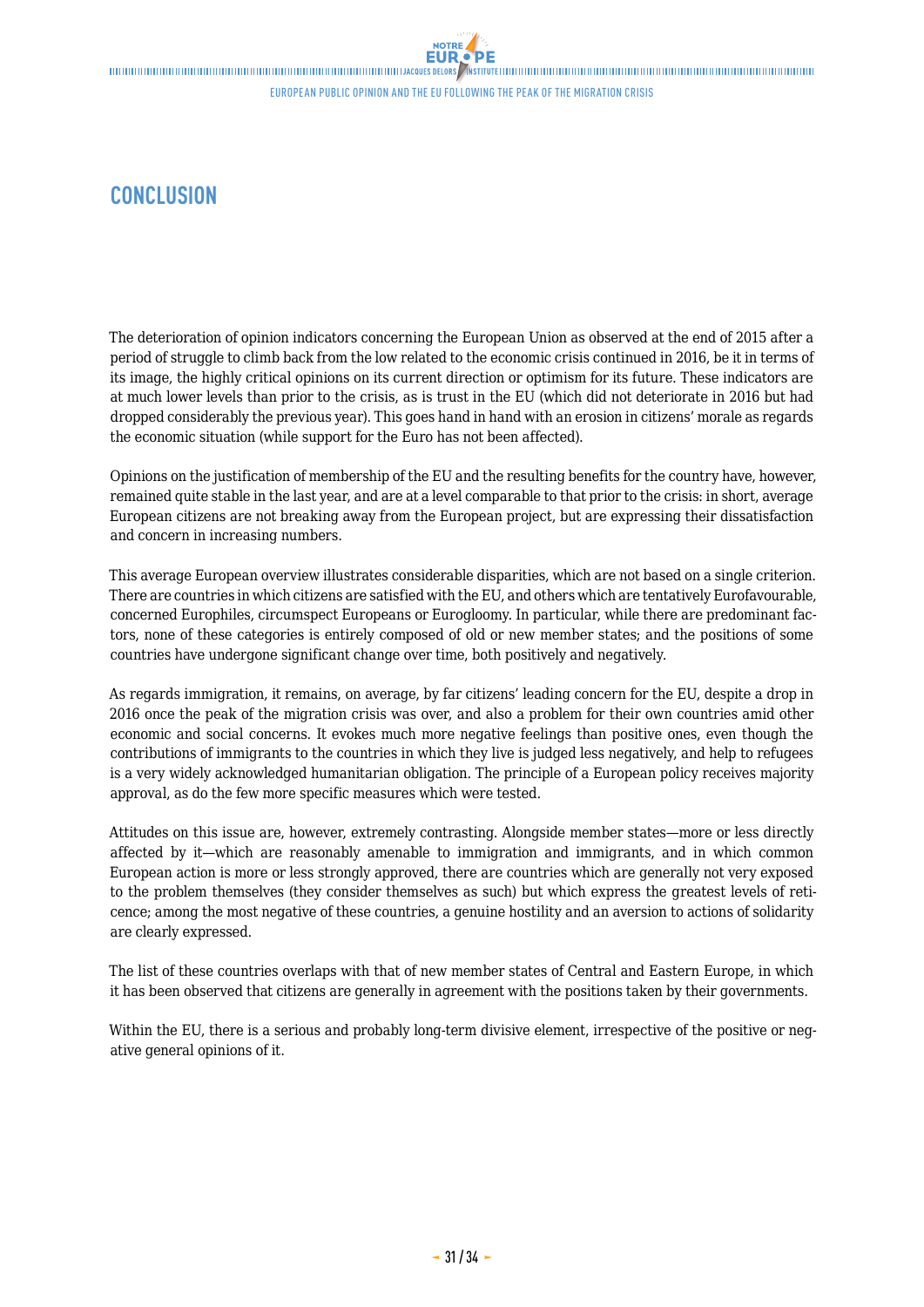## <span id="page-31-0"></span>**ANNEX: WORDINGS OF THE AFC FIGURES**

### **Figures 6 on public opinion in the EU**

App.+ Membership of the EU good thing App.- Membership of the EU bad thing App.+/- Membership of the EU neither a good nor a bad thing App. ? Membership of the EU no answer (NA)

Benef.+ Benefit of membership Benef.- No benefit of membership Benef. ? Benefit of membership (NA)

Ima.+ Positive EU's image Ima.- Negative EU's image Ima.+/- Neutral EU's image Ima. ? EU's image NA

Conf.+ Trust in the EU Conf.- No trust in the EU Conf. ? Trust in the EU NA

Dir.+ Current good direction of things in the EU Dir.- Current wrong direction of things in the EU Dir.+/- Current direction neither good nor bad Dir. ? Current direction NA

Fut.+ Optimism about the future of the EU Fut.- Pessimism about the future of the EU Fut. ? Opinion on the future of the EU NA

Eco.UE+ Expectation of an improvement of the economic situation in the EU Eco.UE- Expectation of a worsening of the economic situation in the EU Eco.UE= Expectation of the same economic situation in the EU Eco.UE ? Expectation of an evolution of the economic situation in the EU NA

Eco.P+ Expectation of an improvement of the economic situation in the country Eco.P- Expectation of a worsening of the economic situation in the country Eco.P= Expectation of the same economic situation in the country Eco.P ? Expectation of an evolution of the economic situation in the country NA

Empl.+ Expectation of an improvement of the job situation Empl.- Expectation of a worsening of the job situation Empl. ? Expectation of an evolution of the job situation NA

### **Figures 12 on immigration**

Pb.UE Immigration leading issue for the EU Pb.P Immigration leading issue for the country

Sent.+ Positive feeling on immigration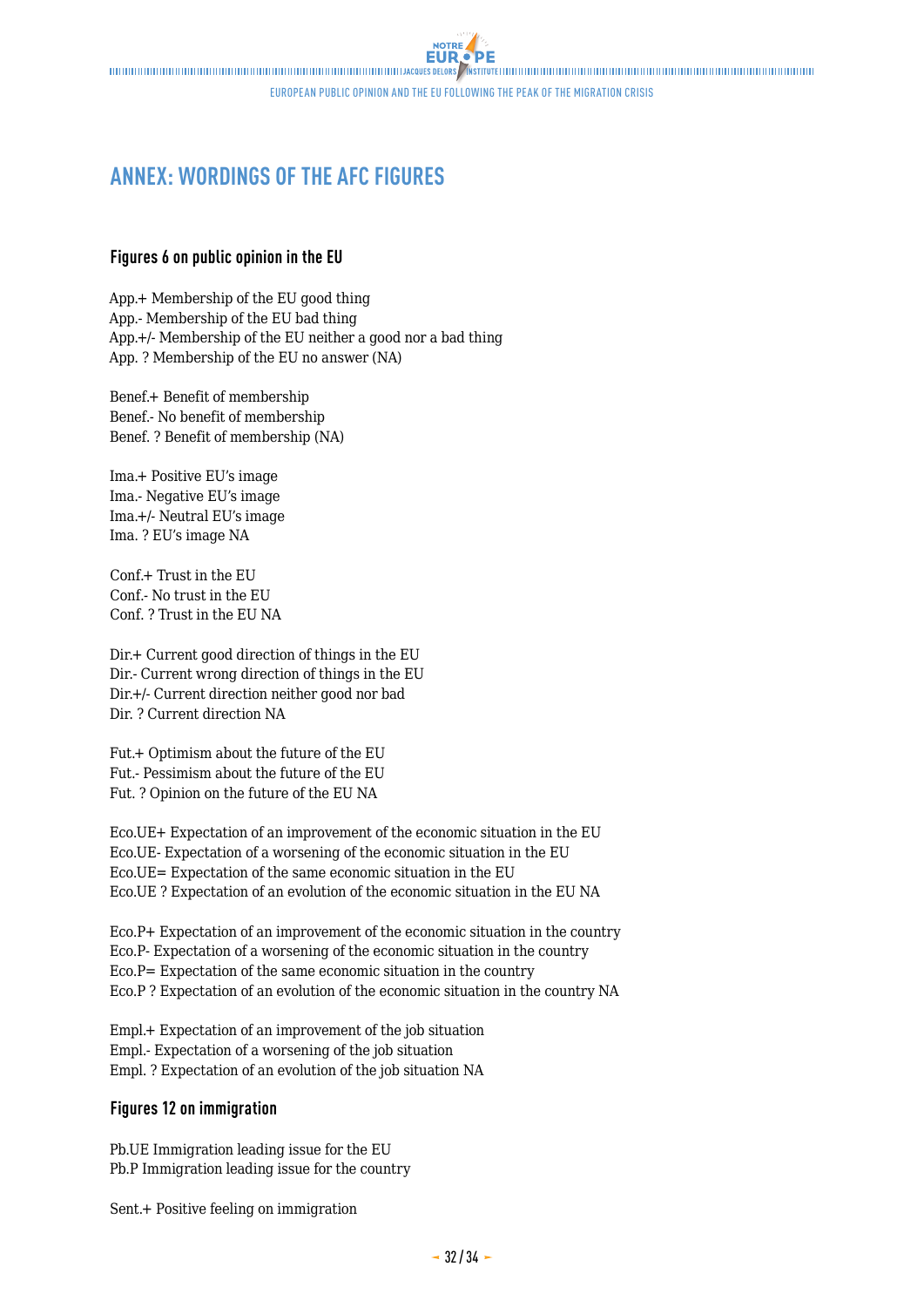Sent.- Negative feeling on immigration

Cont.+ Agree with the idea of an important contribution of immigrants Cont.- Disagree with the idea of an important contribution of immigrants

Aid.Ref.+ Agree with the idea of helping refugees Aid.Ref.- Disagree with the idea of helping refugees

Pol.eur.+ Agree with a common European immigration policy Pol.eur.- Disagree with a common European immigration policy

Imm.Ill.UE In favour of European additional measures against illegal immigration Imm.Ill.P In favour of national additional measures against illegal immigration Imm.Ill.UE+P In favour of both European and national additional measures against illegal immigration Imm.Ill.Non ut No need of additional measures

Rep.As.+ Agree with a better distribution of asylum seekers among member states Rep.As .- Disagree with a better distribution of asylum seekers among member states

S.Fin+ EU financial support for the member states currently facing the most migratory flows good thing S.Fin- EU financial support for the member states currently facing the most migratory flows bad thing S. Fin ? EU financial support for the member states currently facing the most migratory flows neither a good nor a bad thing

### **Countries**

AT Austria BE Belgium BG Bulgaria CY Cyprus CZ Czech Republic DK Denmark DE Germany EE Estonia IE Ireland EL Greece ES Spain FI Finland FR France HR Croatia HU Hungary IT Italy LV Latvia LT Lituania LU Luxembourg MT Malta NL Netherlands PL Poland PT Portugal RO Romania SI Slovenia SK Slovakia SE Sweden UK United Kingdom